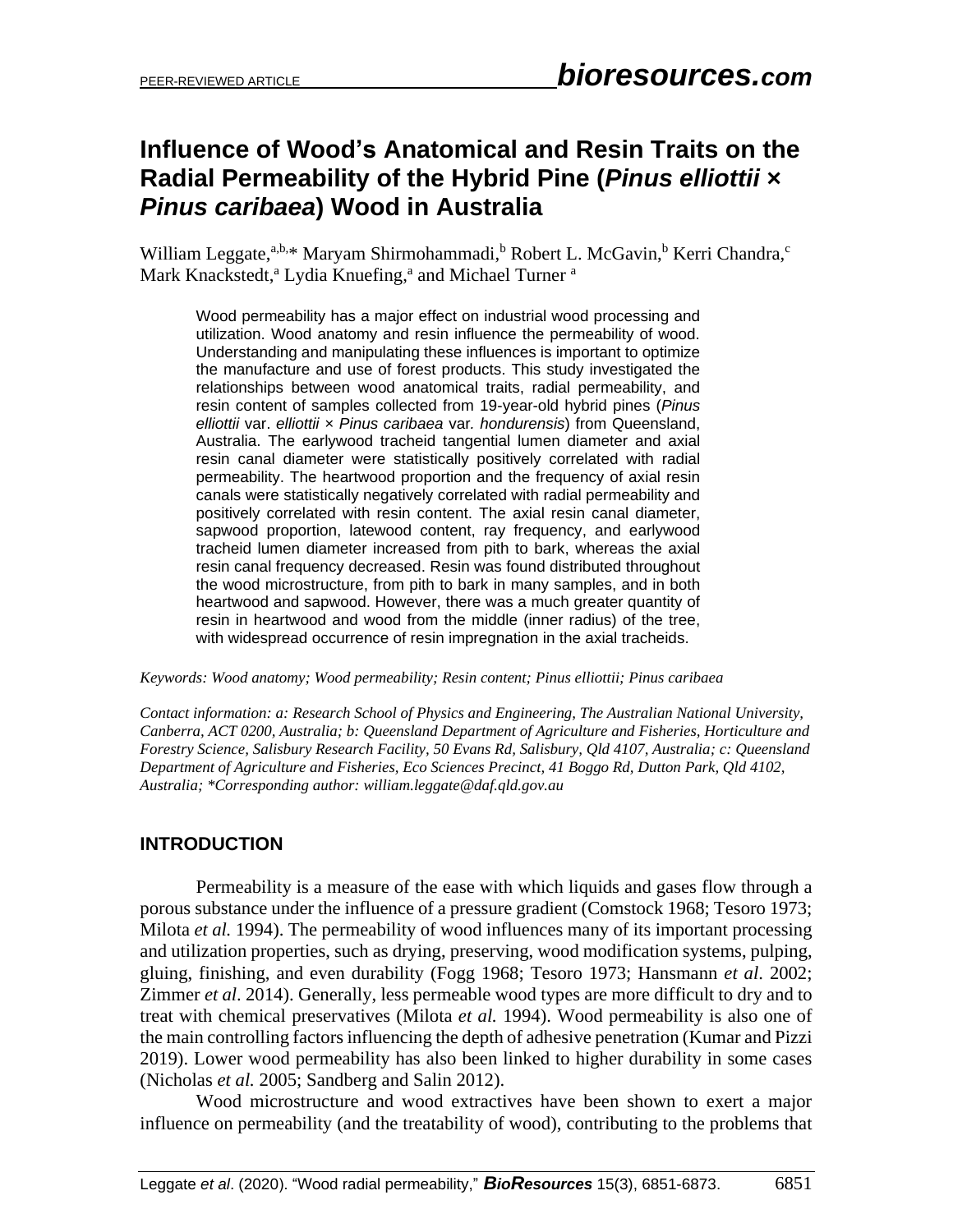arise when treating refractory heartwood and sapwood. The wood anatomical characteristics and phenomena that have been shown to affect wood permeability in softwoods include heartwood content, pit aspiration, latewood proportion, cellular dimensions, tylosoids (outgrowths in resin canals), the presence of interstitial spaces, and the frequency of longitudinal tracheids, longitudinal parenchyma, ray parenchyma, ray tracheids, and resin canals (Stamm 1931; Fogg 1968; Tesoro 1973; Hansmann *et al*. 2002; Martín *et al*. 2010; Leggate *et al.* 2019). Permeability is also influenced by wood chemistry, in particular extractives, including resins that can block liquid flow (Ellwood and Ecklund 1961; Fogg 1968; Olsson *et al*. 2001; Baraúna *et al.* 2014). The migratory characteristics of resins (*e.g.* during high temperature drying) also influence the penetration of preservative liquids including penetration depth and uniformity (Ahmed *et al.* 2012). Resins are produced as a natural tree defense mechanism against pests, diseases, and mechanical damage. A key function of resin, apart from some fungicidal and insecticidal effects, is to seal wood tissue to prevent the invasion of microbes (such as fungal hyphae) and to fill air spaces (Back and Allen 2000). The resin seal is water resistant, therefore creating impermeable barriers to liquid movement (Back and Allen 2000).

The hybrid pine, (*Pinus elliottii var. elliottii* [PEE]  $\times$  *Pinus caribaea var. hondurensis* [PCH]) now dominates exotic softwood plantations and log supply in Queensland, Australia, with approximately 94,100 ha planted and an annual log production soon to exceed 1 million cubic meters per year (Leggate *et al*. 2019). This important resource supports a diverse processing sector that includes sawn timber, engineered wood products, reconstituted panels, landscaping, and lower-grade end uses (Lee 2015).

 Leggate *et al.* (2019) reported a study on the radial gas and liquid permeability and resin content of 19-year-old PEE  $\times$  PCH plantation-grown hybrid pine trees from Queensland, Australia, which were represented by various genotypes and tree stocking rates(stems per hectare). The key findings from this study were that there was no important effect of genotype or stocking rate on radial permeability; both gas and liquid radial permeability increased significantly from pith to bark positions within the tree. Conversely, resin content decreased from pith to bark. Gas and liquid permeability were significantly correlated and a highly significant negative relationship was found between permeability (gas and liquid) and resin content. However, the Leggate *et al.* (2019) study did not investigate the relationships between wood anatomical traits and these factors. Understanding and manipulating (*e.g.* genetically, silviculturally, or *via* wood product manufacturing techniques) these relationships is important for optimizing the manufacture and use of forest products. This paper reports on a study that investigated the influence of wood anatomical and resin traits on radial permeability.

#### **EXPERIMENTAL**

#### **Wood Samples**

 The wood samples used for this study were derived from a previous study reported by Leggate *et al.* (2019) on the radial permeability and resin content of 19-year-old PEE  $\times$ PCH trees. These trees were represented by three commercially relevant genotypes: the  $F_1$ seedling, which was selected as a routine plantation seedlot (a single cross family); Clone 887, which was selected for good growth and flat, fine branches; and Clone 625, which was selected for heavy branches to contrast with clone 887. Five plantation tree-stocking rates (200, 333, 500, 666, and 1000 stems per hectare [spha]) represented a low to high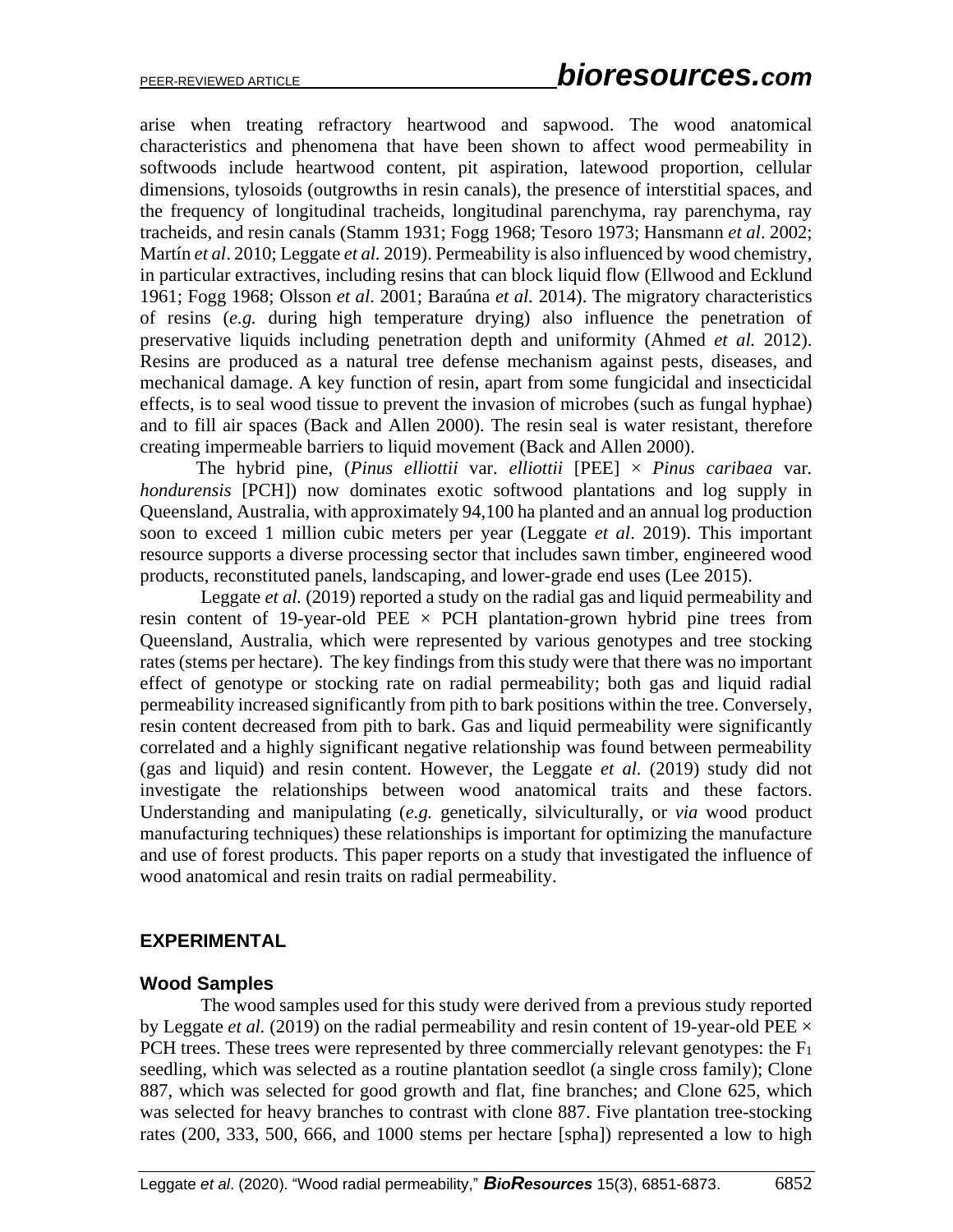range of stocking rates. A set of 30 trees was harvested from Experiment 622NC, an F<sup>1</sup> (first filial hybrid of PEE  $\times$  PCH) taxon (clones and F<sub>1</sub> family) spacing trial planted during March of 1997 within compartment 202 Donnybrook LA  $(26^{\circ} 58' 30'' S; 152^{\circ} 59' 00'' E)$ , SF 611 Beerburrum, north of Brisbane, Queensland, Australia. Experiment 622NC was established for wood production research purposes and not for resin production – therefore no trees in Experiment 622NC were tapped for resin collection. The trees were 19 years old at the time of harvest in October 2016*.* As per Table 1, two trees from each stocking rate and genotype combination were harvested to provide samples for wood property analysis.

|                |          | <b>Stocking Rates</b>                   | Total                        |   |    |
|----------------|----------|-----------------------------------------|------------------------------|---|----|
| Genotype       | 200 spha | 333 spha<br>$ 500$ spha $ 666$ spha $ $ | (Number of Trees<br>Sampled) |   |    |
| $F_1$ Seedling |          |                                         | ≘                            | റ | 10 |
| Clone 887      |          | ⌒                                       | ≘                            | າ | 10 |
| Clone 625      |          | ⌒                                       | ◠                            | っ | 10 |
| Total          | 6        |                                         | 6                            |   | 30 |

**Table 1.** Tree Sampling Criteria (Number of Trees Sampled for Each Genotype and Stocking Rate Combination) (Leggate *et al.* 2019)

Wood samples were obtained from one transverse disc (35-mm thickness) that was taken from each tree at 2.34 m height. From each disc, samples for radial permeability and resin content determination were taken at three radial locations from pith to bark as per Fig. 1 (from Leggate *et al.* 2019). Further description of the methodology used for tree sampling, permeability (gas and liquid [water]), and resin content measurement is provided in Leggate *et al.* (2019).



**Fig. 1.** Permeability and resin content samples cut from discs at three radial locations from pith to bark (Leggate *et al.* 2019)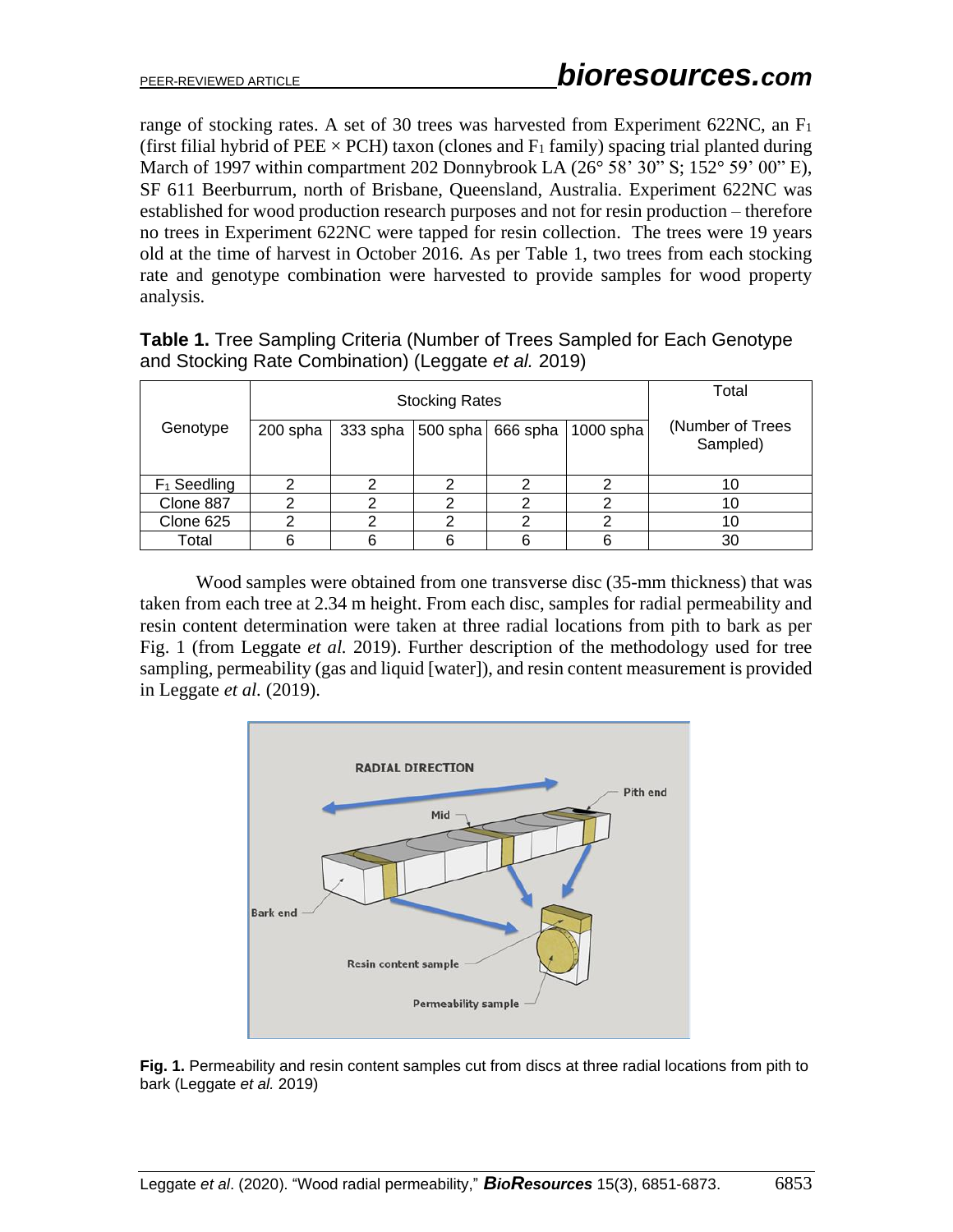A subset of permeability samples was selected from the study undertaken by Leggate *et al*. (2019) to facilitate anatomical analysis that formed the basis for the present study (Table 2).

|                        |                | Stocking Rate (spha) |                |     |     |                |                | Radial |  |
|------------------------|----------------|----------------------|----------------|-----|-----|----------------|----------------|--------|--|
| <b>Radial Position</b> | Genotype       | 200                  | 333            | 500 | 666 | 1000           | Total          | Total  |  |
|                        | C625           | 2                    | 1              | 2   | 1   | 1              | 7              | 21     |  |
| Pith Zone              | C887           | 1                    | $\Omega$       | 2   | 2   | $\overline{2}$ | $\overline{7}$ |        |  |
|                        | $F_1$ Seedling | 1                    | 1              | 2   | 1   | 2              | $\overline{7}$ |        |  |
|                        | C625           | 2                    | $\overline{2}$ | 2   | 1   | 2              | 9              | 24     |  |
| Mid-radius Zone        | C887           | 2                    | $\overline{2}$ | 2   | 1   | $\Omega$       | 7              |        |  |
|                        | $F_1$ Seedling | 1                    | 2              | 2   |     | 2              | 8              |        |  |
| Bark Zone (Wood        | C625           | 2                    | 1              | 1   | 2   | 1              | 7              |        |  |
| Only; Does Not         | C887           | 2                    | 1              | 2   | 2   | $\Omega$       | 7              | 23     |  |
| Include Bark)          | $F_1$ Seedling | 2                    | 2              | 2   | 2   | 1              | 9              |        |  |
|                        |                |                      |                |     |     |                | Overall        | 68     |  |

**Table 2.** Sub-sampling for Anatomical Studies (number of wood samples)

These permeability samples (24 mm in diameter and 8 mm in thickness) were cut into three sections as per Fig. 2.



**Fig. 2.** Sectioning of the permeability samples for wood anatomical studies

#### **Light Microscopy**

Section B shown in Fig. 2 was used for light microscopy studies. The top and bottom transverse surfaces of section B were prepared using a Reichert sliding microtome (Model Number 338188; Reichert, Vienna, Austria) with steel blades to provide a clean, smooth surface. Images from both surfaces were captured using a Nikon Eclipse LV100ND microscope (Tokyo, Japan) at 50x magnification. Image J (IJ 1.46r) (U.S. National Institutes of Health, Maryland, USA) was used to measure:

The cell lumen diameter in both the tangential and radial directions of the earlywood [first-formed wood within an annual growth ring that has a high proportion of relatively large diameter thin-walled cells (Zobel and Sprague 1998)] and latewood [later formed wood within an annual growth ring that has thicker cell walls (Zobel and Sprague 1998)] tracheids;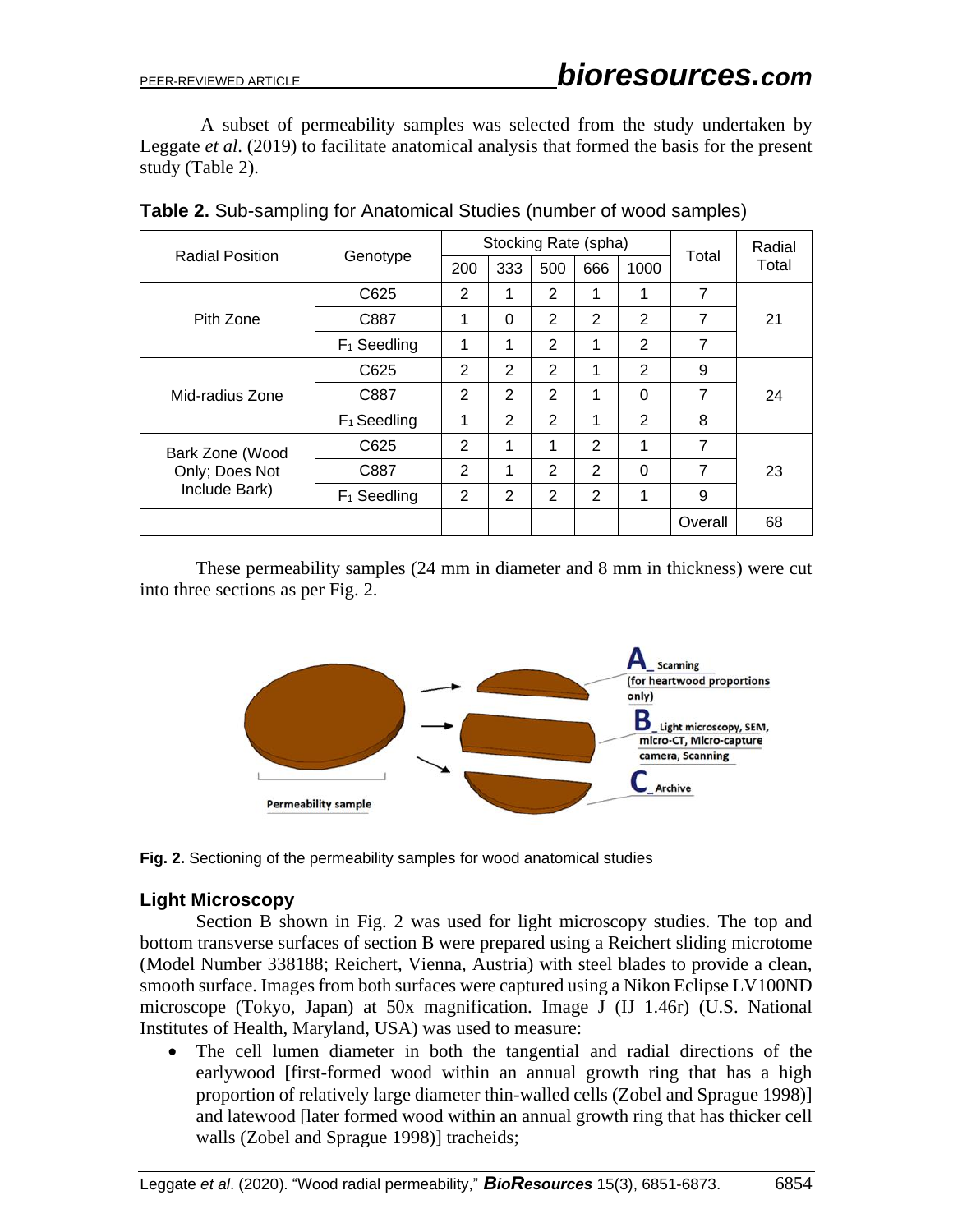• The diameter and area of individual axial resin canals (a tubular intercellular duct lined by an epithelium, conducting secondary plant products secreted by the epithelial cells and that is surrounded by subsidiary cells [Richter *et al.* 2004]); resin canal diameter was determined as the average of tangential and radial diameters, and resin canal area was measured as the surface area occupied by the resin canal on the transverse surface. Resin canal diameter and area measurements included all components of the resin canal complex (includes epithelial, parenchyma and other subsidiary cells).

#### **Scanning**

The same middle section (Section B) used for light microscopy studies was also scanned on the transverse surface using an Epson Perfection Dual Lens System V850 Scanner (EPSON, Suwa, Japan) at high resolution (9600 dpi). Image J (IJ 1.46r) was used to process the scanned images to measure the following features:

- The earlywood and latewood proportions (based on surface area);
- The total number of axial resin canals per  $mm<sup>2</sup>$ ;
- The percentage of axial resin canals in both earlywood and latewood; and
- The percentage of resin-filled/closed axial resin canals in both earlywood and latewood.

Section A shown in Fig. 2 was used to determine the heartwood and sapwood proportions on the transverse surface. Heartwood is defined as the inner layers of the wood in a growing tree that no longer contain living cells, and in which the reserve materials (*e.g.*, starch) have been removed or converted into heartwood substances (International Association of Wood Anatomists 1957). It is usually notably darker than the surrounding sapwood. Sapwood is defined as the outer layers of wood in a living tree containing living cells and reserve materials (*e.g.*, starch) (International Association of Wood Anatomists 1957). Sapwood is usually markedly paler in color than the surrounding heartwood.

A chemical spot test method for differentiating heartwood and sapwood in *Pinus* species (QDPI 2003) was applied. After chemical application, the samples were scanned using an Epson Perfection Dual Lens System V850 Scanner at high resolution (9600 dpi). After scanning, the heartwood and sapwood proportions were measured using Image J (IJ 1.46r)

#### **Image Capture Using a Micro-capture Camera**

 Section B (shown in Fig. 2) used for light microscopy studies and scanning as discussed above, was photographed using a USB Micro Capture Plus camera at a magnification of 10x (Model Number QC 3199; DIGITECH Industries, Hong Kong, SAR, China). The camera used was equipped with eight LED lights with adjustable brightness and had an image resolution of  $2592 \times 1944$  pixels. The images were then assessed using Image J (IJ 1.46r) to determine the number of rays per  $mm<sup>2</sup>$  on the transverse surface. A ray is defined as a ribbon-like aggregate of cells extending radially in the xylem and phloem (International Association of Wood Anatomists 1957).

#### **Micro-computer Tomography**

To examine the micro-distribution of resin within the wood structure, eighteen permeability samples with dimensions (24 mm diameter and 8 mm thickness) representing three radial positions (from pith to bark) and from low to high permeability were scanned at the National Laboratory for X-ray Micro Computed Tomography (CTLab) based at the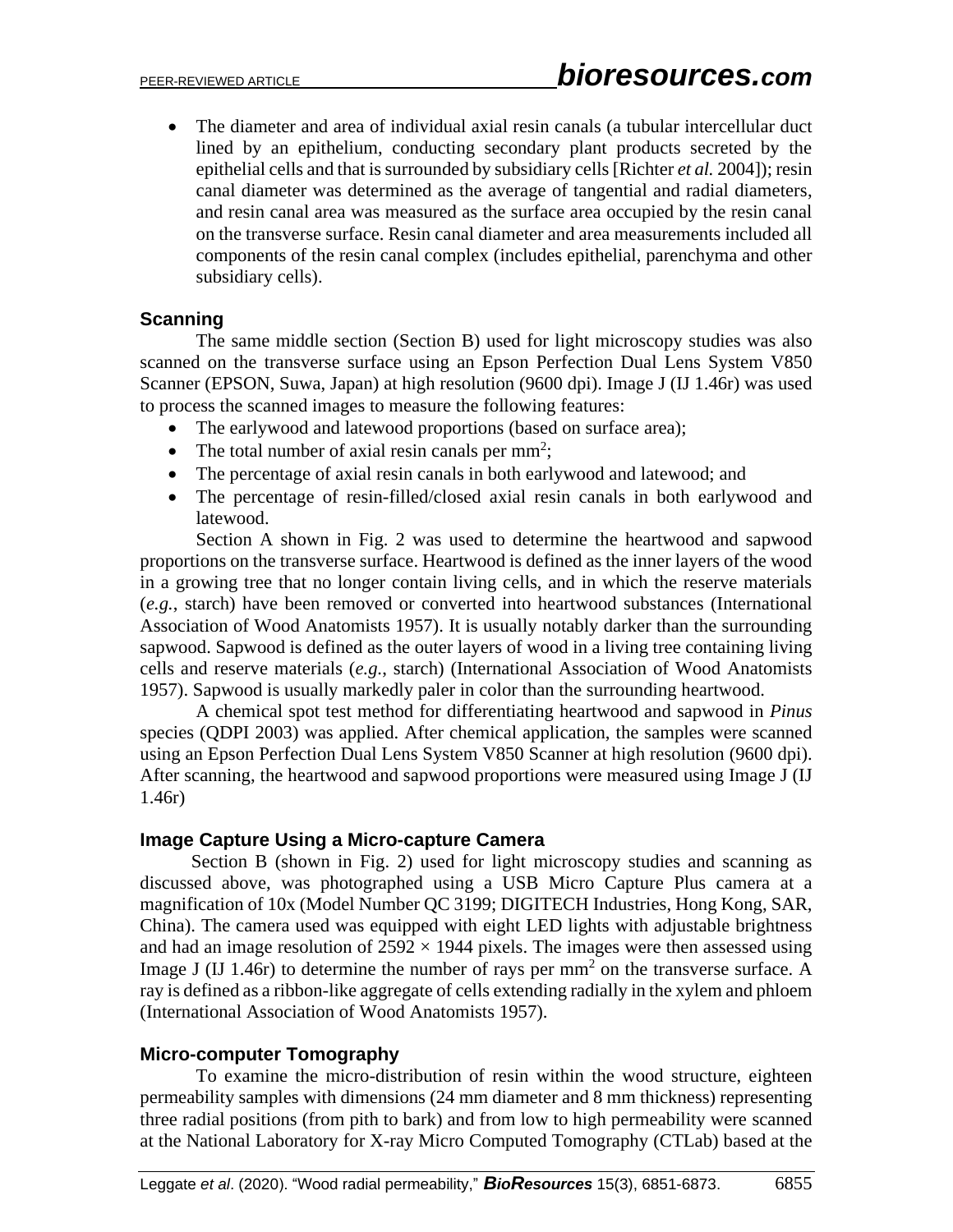Australian National University (ANU, Canberra, Australia). A HeliScan MicroCT system with an optimized space-filling trajectory (ANU, Canberra, Australia) (Kingston *et al.* 2018) was used to yield sharp images(Latham *et al.* 2008; Myers *et al.* 2011) at a resolution of 10.9 μm. A subset of these samples (seven) was also scanned at a smaller dimension (of 8 mm or 6 mm diameter × 8 mm thickness) to achieve a higher resolution image of 4.6 μm. These images were then assessed using the open-source scientific visualization software DRISHTI (Version v2.6.6; ANU, Canberra, Australia) (Limaye 2012).

### **Scanning Electron Microscopy**

For detailed observations of the wood's anatomical features, six samples with dimensions of 8 mm (radial)  $\times$  12 mm (tangential)  $\times$  8 mm (longitudinal) representing different radial positions and permeability values were used for scanning electron microscopy (SEM). Prior to imaging, samples were kept in an oven at 50 °C for 7 days to reduce the sample's moisture content. To increase the contrast of samples, transverse and tangential surfaces of oven-dried samples were platinum coated using a Leica EM-SCD005 sputter coater (Leica, Wetzlar, Germany). A Zeiss Sigma VP field emission SEM (Zeiss, Oberkochen, Germany) was used to capture images of transverse and tangential surfaces. Images were taken in different magnifications (200x, 500x, and 1.5kx) to visualize the cell size and types in each plane.

## **Statistical Analysis**

Gas and liquid permeability, resin content, and other wood anatomical features and their relationships were initially explored using a graphical compilation of scatterplots, histograms and Pearson correlation values (Fig. 3) from a data matrix using the pysch package (v1.9.12; Northwestern University, Evanston, IL, USA) (Revelle 2019) in R (R Foundation for Statistical computing, Vienna, Austria) (R Core Team 2019). A data matrix of the most significant variables, as chosen in the statistical analysis detailed below, was created to compile the graphical output showing the individual relationships and their correlation.

Statistical analyses were performed in GenStat v19 (VSN International 2018, Hemel Hempstead, UK). The wood anatomical features were each analyzed with a general linear regression. However, the heartwood proportion did not have a wide enough range to analyze *via* linear regression and was thus converted into proportional categories of All (samples with100% Heartwood), Intermediate (samples with 1 to 99% Heartwood), and None (samples with 0% Heartwood). The heartwood was subsequently analyzed using a multinomial regression. Stocking rate, genotype, position, and their interactions were fitted as explanatory variables/factors and any interactions that were found to be non-significant were dropped from the model *via* backwards selection.

 Gas and liquid permeability as well as resin content were analyzed using general linear regressions. Rather than using the design factors of stocking rate, genotype, and position as explanatory variables (as per Leggate *et al.* 2019), the wood anatomical features were considered as potential explanatory variables to determine the underlying biological relationship brought on by the experimental design. To determine the most significant variables, multiple all-subset regressions were performed on groups of variables. The most influential variables were selected, and interactions between them were also tested. The final model was chosen as the model that included all significant interactions and their individual effects, as well as any other significant variables. For all models, the means and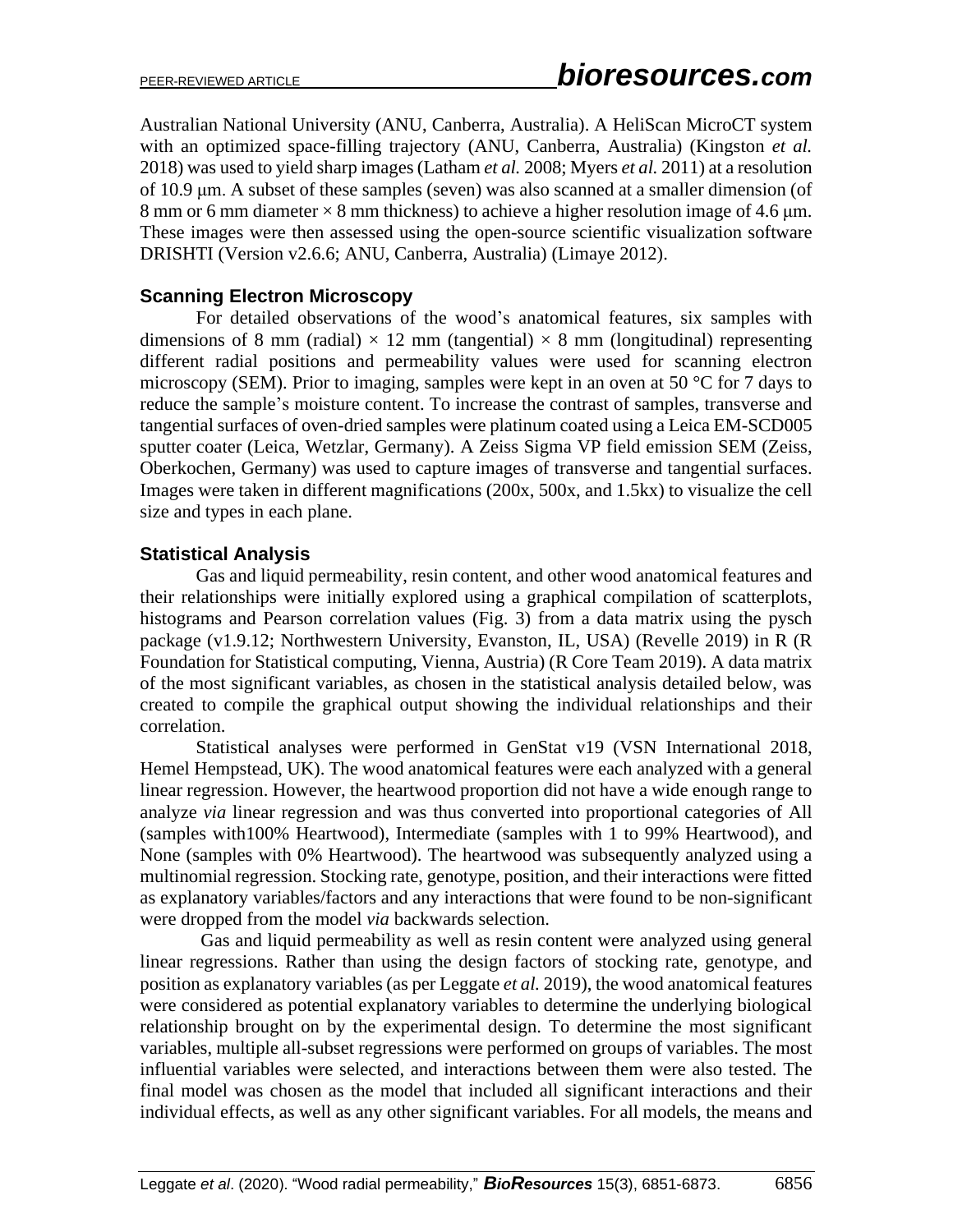standard errors were calculated and, where relevant, pairwise comparisons were performed using Fishers Protected Least Significant Difference at a 5% significance level.

## **RESULTS AND DISCUSSION**

#### **Summary of Statistical Relationships between Wood Anatomical Traits, Permeability, and Resin Content**

Using only the wood anatomical features (heartwood proportion, earlywood proportion, ray frequency, resin canal characteristics and dimensions, and tracheid dimensions) the linear regressions were able to account for 78.6%, 74%, and 63.2% of the variation in gas permeability, liquid permeability, and resin content, respectively. For each of these models, the individual contributions from the wood anatomical features are discussed below. Figure 3 shows a graphical matrix for the direct relationships between key variables independent of interaction with other variables.



**Fig. 3.** Graphical representation showing direct relationships between key variables (where significant Pearson correlation values are shown as:  $* p < 0.05$ ,  $** p < 0.01$ , and  $*** p < 0.001$ ). In1Gasperm = gas permeability; In1Liquidperm = liquid permeability; In1ResinContent = resin content; HW = heartwood; ResinCanals2 = axial resin canal frequency; DiamEW.T – tangential diameter of earlywood tracheids; RCDiam = resin canal diameter; RCArea = resin canal area.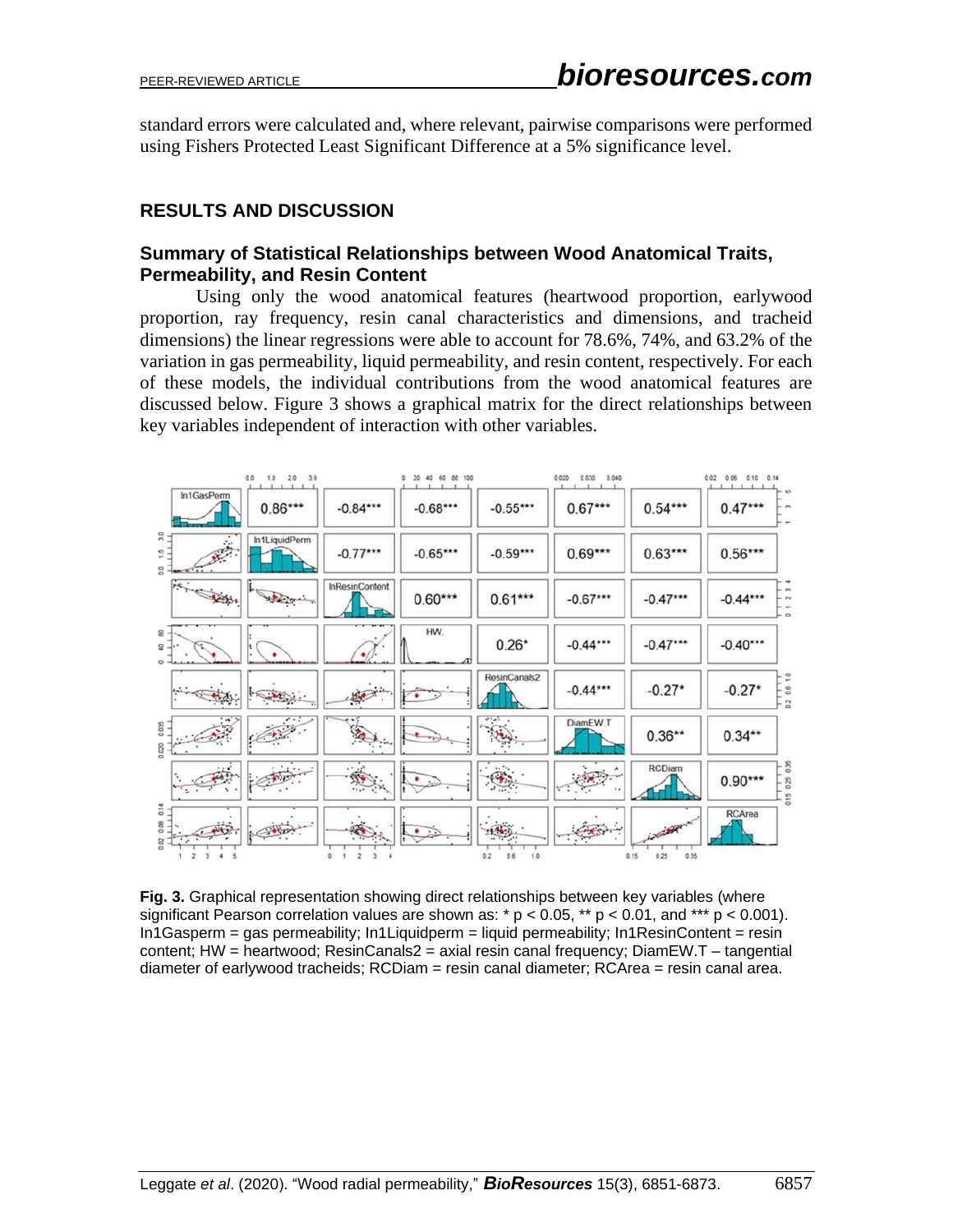#### **Heartwood Proportions**

The statistical analyses of heartwood proportion split into categories of All (samples with 100% Heartwood), Intermediate (samples with 1 to 99% Heartwood), and None (samples with 0% Heartwood), showed a significant difference for radial positions  $(p < 0.001)$  with the pith zone having significantly more heartwood compared with the mid-radius and bark positions (Table 3). The bark and mid-radius positions were not significantly different in any heartwood category, and had none or almost none in the All and Intermediate categories. Neither genotype nor stocking rate had a significant relationship with the heartwood proportion categories.

The heartwood proportion category and resin canal area (for individual resin canals) had a significant interaction ( $p < 0.001$ ) for gas permeability; permeability did not significantly change with increasing resin canal area for those with no heartwood (None category). However, for those samples with some/all heartwood (Intermediate and All categories), as the resin canal area increased, the gas permeability decreased. The decrease appeared more pronounced in samples consisting of only heartwood. The heartwood proportion category had a significant effect ( $p < 0.001$ ) on liquid permeability in those with no heartwood, which had a significantly higher liquid permeability than those with some/all heartwood. The analysis of resin content showed that samples with no heartwood had significantly lower ( $p < 0.001$ ) resin content than those with some/all heartwood.

Heartwood is much less permeable compared with sapwood, which is one major factor explaining the lower permeability of the wood from the middle of the tree (on the horizontal axis of the tree) (Leggate *et al*. 2019). The heartwood of the *Pinus* genus is less permeable compared with sapwood due to factors, such as higher extractives (resin) content, greater pit aspiration, pit encrustation, reduced size and frequency of pits, and the presence of tylosoids (Fig. 4). Heartwood formation also entails a shift in the mean pore size toward smaller radii (Schneider and Wagner 1974).





Koch (1972) defines the southern pines as those species whose major natural range is in the United States south of the Mason-Dixon line  $(39°43' N)$  and east of the Great Plains. The southern pine group of species includes PEE. *Pinus caribaea* is not strictly a southern pine species according to Koch's definition, but it is viewed as closely related,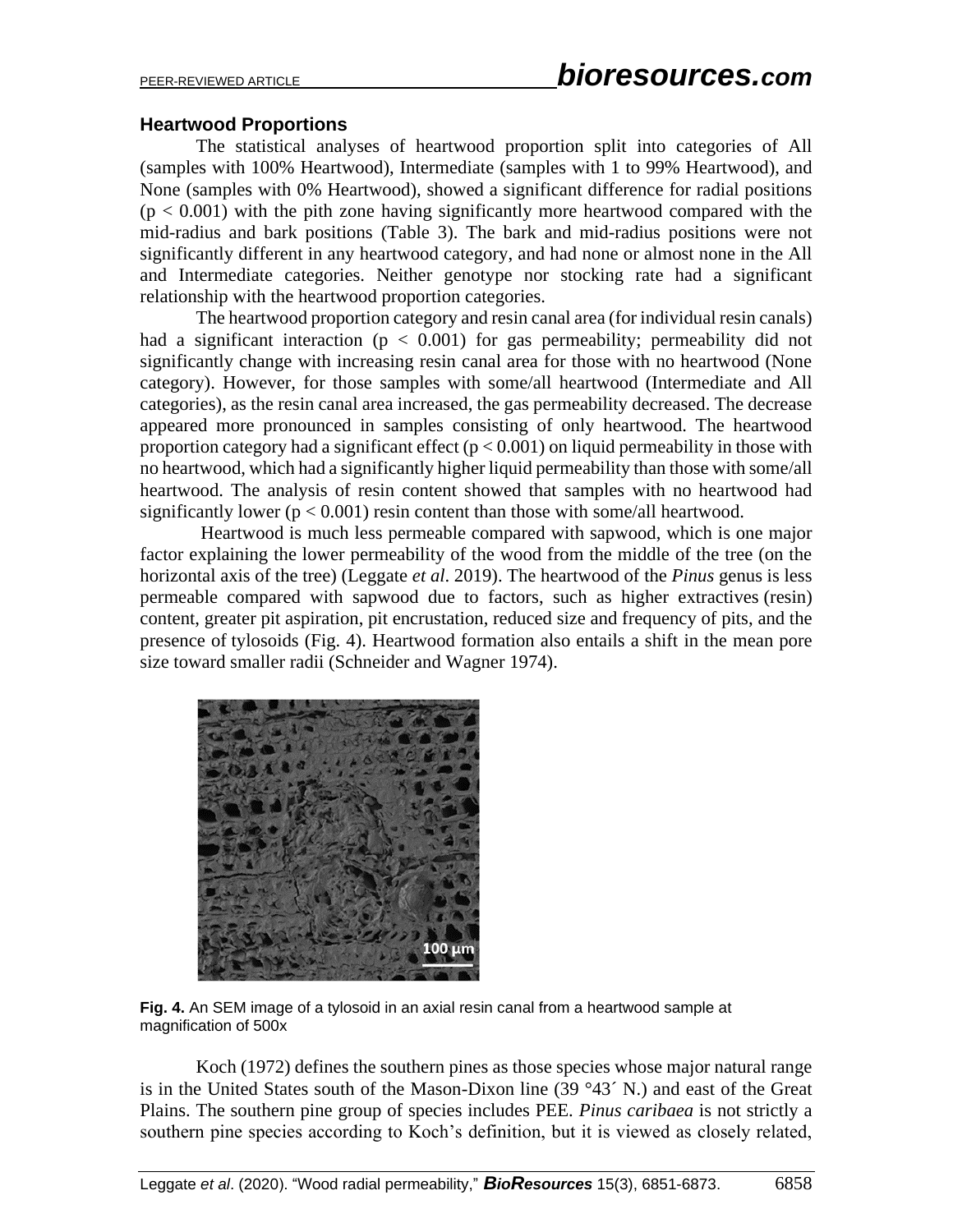and has been crossed with other southern pine species to yield hybrids. Koch (1972) reports considerably higher extractives content in the heartwood of southern pines compared with sapwood. Other studies on similar species within the southern pine group have shown that the permeability of sapwood can be up to 12,000 times more permeable than heartwood (Stamm 1931; Fogg 1968; Tesoro 1973). However, even in the absence of heartwood, permeability has been shown to decrease in the sapwood from the outer to the inner in all three anatomical directions (Hansmann *et al*. 2002), a tendency also observed in the present study. Juvenile wood has also been shown to have lower permeability than mature wood (Milota *et al*. 1994).

The extent of heartwood formation in the *Pinus* species varies by age. Koch (1972) commented that until 50 years of age southern pines have minimal heartwood, with most of the wood volume comprising light-colored sapwood. Benson (1930) reported an examination of stumps and cross-sections of several hundred southern pine trees, ranging in age from 10 to 300 years and in size from saplings to old forest veterans. His observations indicated that heartwood formation in southern pines usually began when the trees were between 20 and 30 years of age. In trees under 20 years of age, regardless of size, little or no heartwood was found (Benson 1930). However, this study by Benson (1930) examined heartwood proportions in southern pines in the United States, and not in trees grown in Australian conditions. The wood samples in the present study were sourced from 19-year-old plantation-grown trees in Queensland, Australia, and were already showing heartwood development at the time of sampling. The age that heartwood formation begins has been shown to be influenced by various climatic conditions—for example, in Scots pine (*Pinus sylvestris*), heartwood is formed after approximately 20 years in Alsace, France, compared with 70 years in northern Sweden (Back and Allen 2000).

#### **Earlywood and Latewood Proportions**

Overall, this study revealed a much greater proportion of earlywood (the average across all samples was 86%) compared with latewood (the average across all samples was 14%) (Table 3). The earlywood proportion decreased and the latewood proportion significantly increased from pith to bark ( $p < 0.001$ ), with the average earlywood proportion for both regions 100% and 71%, respectively (Table 3). This pattern has been a typical trend in southern pines, where the percentage of latewood and the wood density increases from the pith toward the bark until the maximum is reached (Hakkila 1989). There was no statistically significant relationship between the proportion of earlywood or latewood and tree stocking rates or genotype.

When considered independently of other variables, the earlywood/latewood proportion accounted for approximately 25 to 30% of the variability in both gas and liquid permeability and resin content. However, once other more statistically significant wood anatomical variables were accounted for, the earlywood/latewood proportion did not significantly add to the model. In dried softwood, latewood has been shown to have greater permeability compared with earlywood (Hansmann *et al*. 2002). As such, the decreased proportion of latewood in samples taken from near the radial center of the log may be an additional factor that explains the lower permeability of wood from this zone. Latewood (in dried wood) is usually more permeable than earlywood because of its higher resistance to pit aspiration (Phillips 1933; Liese and Bauch 1967; Siau 1984, 1995; Richter and Sell 1992; Hansmann *et al*. 2002). In latewood, the higher resistance to pit aspiration is usually attributed to the greater rigidity of pit membranes and thicker cell walls (Comstock and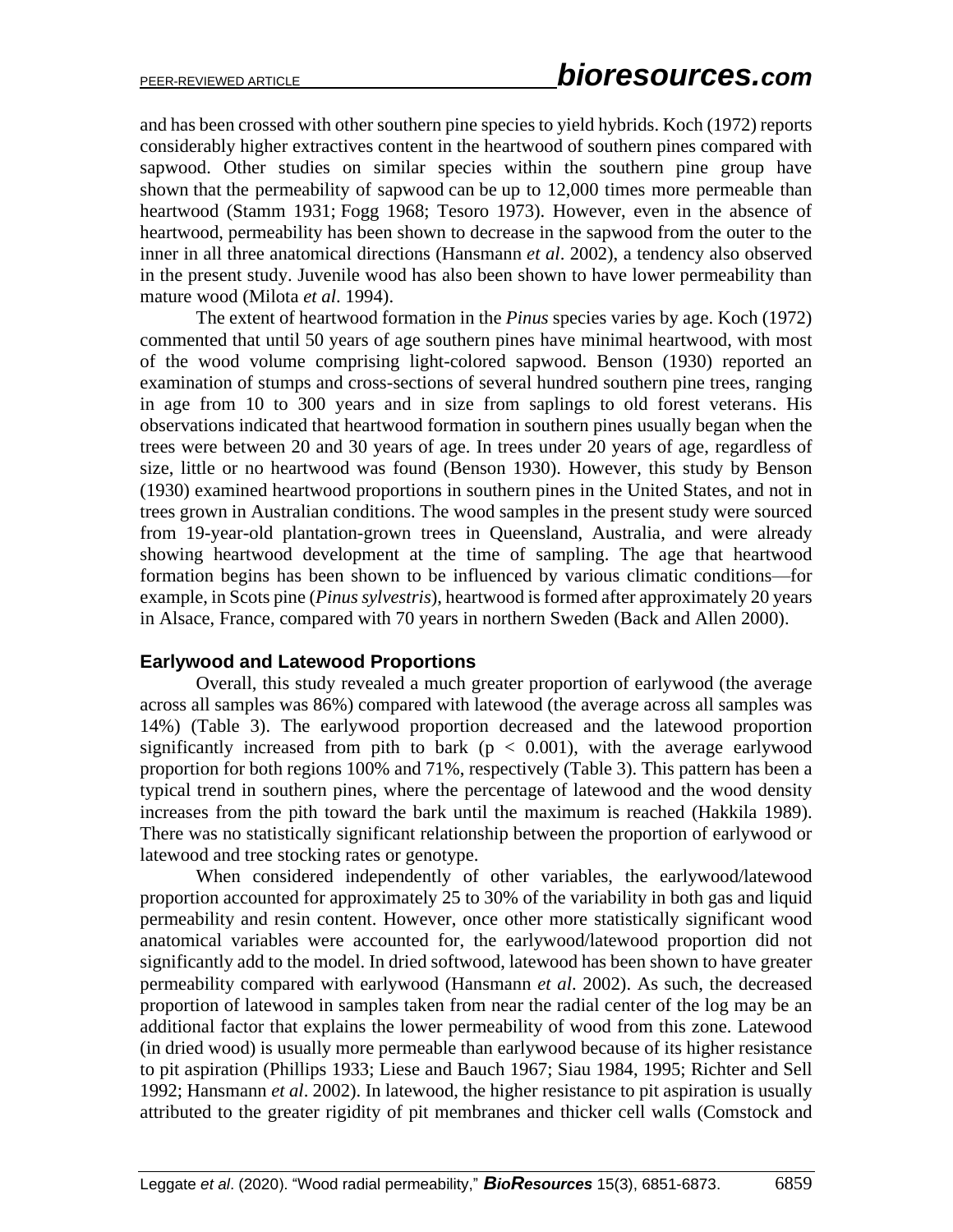Côté 1968). However, in some cases, such as with wood at higher moisture content, the earlywood has been shown to be more permeable than latewood (Erickson 1970).

### **Ray Frequency**

Ray frequency (Fig. 5, Table 3), as number per  $mm<sup>2</sup>$ , was found to significantly decrease as tree stocking rate increased ( $p = 0.035$ ). Genotype was also found to be significant ( $p = 0.034$ ), with the  $F_1$  seedling having a significantly lower ray frequency than C887. C625 had a ray frequency in the middle that was not significantly different from either of the other genotypes. There did appear to be an increasing trend in ray frequency toward the outer wood, but it was not significant ( $p = 0.06$ ). While rays have been shown to act as important flow paths for liquids (Côté 1963; Liese and Bauch 1967; McQuire 1970; Olsson *et al*. 2001), in this study there was no significant relationship between ray frequency and radial permeability.



**Fig. 5.** Transverse surface images of a mid-radial section showing numerous rays in (A) at 10x, and (B) and (C) at 50x magnification

## **Resin Canals**

 There was a much higher frequency of axial resin canals (Fig. 6) in the wood from the pith zone (inner-radius) compared with outer wood (mid-radius and outer radial positions [bark]), and this radial trend was significant ( $p < 0.001$ ) (Table 4). This was consistent with the findings from a study by Mergen and Echols (1955) on radial resin canals in slash pine (*P. elliottii*). The findings showed that the number of resin canals formed per unit area was highest during early age (*i.e.*, in rings near the pith) and decreased rapidly until approximately the twentieth year, after which the number was relatively constant. In the present study, the average overall frequency of axial resin canals measured  $(0.4 \text{ per mm}^2)$  (Table 4) was within the range reported for slash pine by Hobert (1932), who found 200 axial resin canals per square inch  $(0.33 \text{ per mm}^2)$  in rings  $0.22 \text{ inches wide}$ , and 300 canals per square inch  $(0.47 \text{ per mm}^2)$  when rings were twice as wide.

The analysis of resin content showed that as axial resin canal frequency increased, the resin content significantly increased ( $p = 0.002$ ). There was also a much higher resin content in the wood from the inner section of the log (radially) compared with outer wood (Leggate *et al.* 2019). Axial resin canal frequency significantly decreased both gas ( $p =$ 0.013) and liquid ( $p = 0.006$ ) permeability. Some other studies have shown a positive correlation between resin canal frequency and permeability, but the positive relationship usually only occurs if the resin canals are not blocked with resin (Matsumura *et al.* 1995, 1996, 1998, and 1999; Lee *et al.* 2008; Ahmed *et al*. 2012).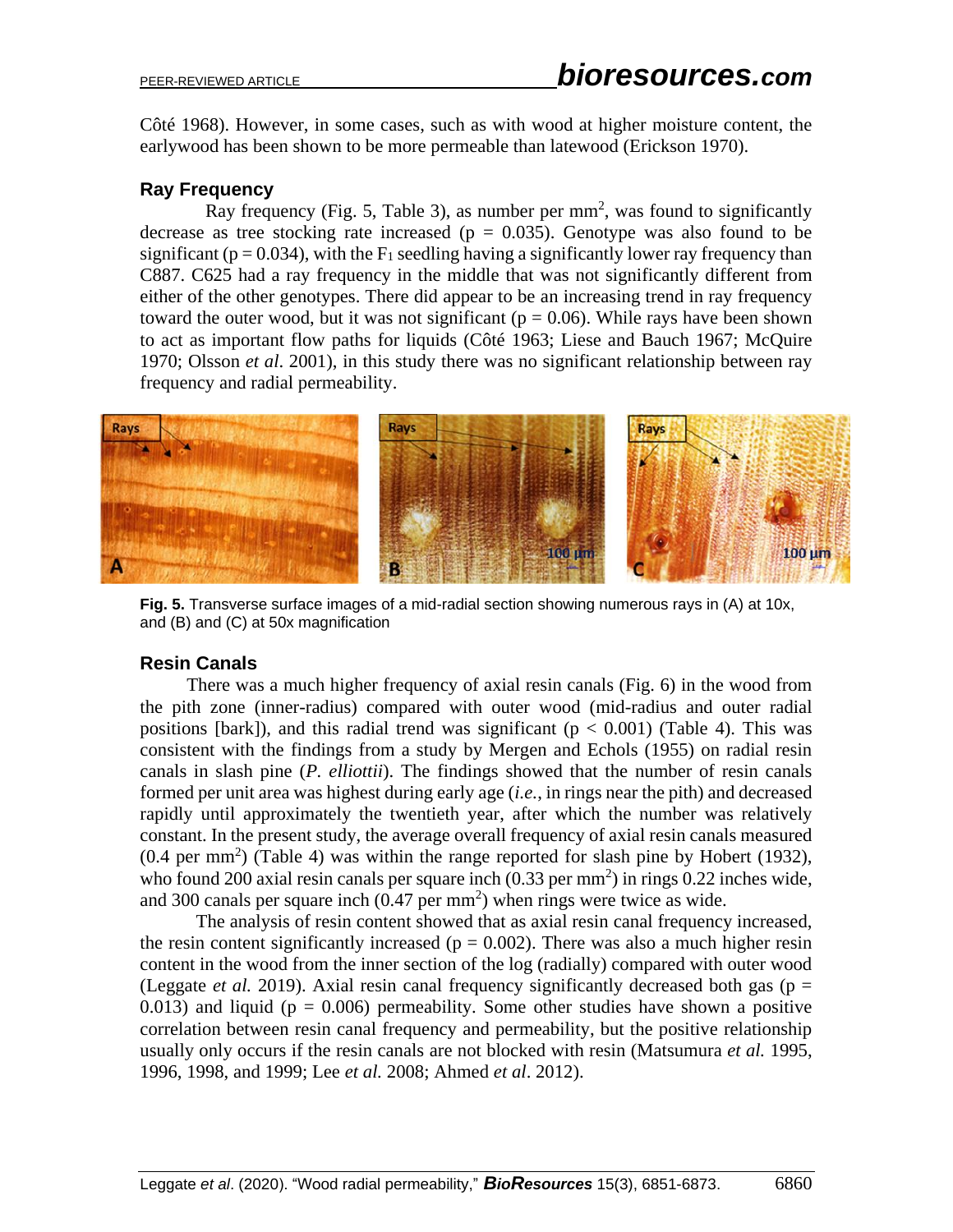**Table 3.** Summary of Results (Mean (Minimum to Maximum) for Permeability, Resin Content, Earlywood Proportion, Heartwood Proportion, and Ray **Frequency** 

|                                | Gas<br>Permeability<br>(mD<br>[millidarcy]) | Liquid<br>Permeability<br>(mD) | Resin<br>Content<br>(% )                           | Earlywood<br>Proportion<br>(% ) | Heartwood<br>Proportion<br>(% ) | Ray Frequency<br>$(Number/mm^2)$ |  |  |
|--------------------------------|---------------------------------------------|--------------------------------|----------------------------------------------------|---------------------------------|---------------------------------|----------------------------------|--|--|
| Overall                        | 55.5<br>$(0.7 \text{ to } 189.1)$           | 3.5<br>(0 to 20.5)             | 12.5<br>$(0.8)$ to<br>59.2)                        | 85.8<br>(50.7)<br>100)          | 20<br>(0 to 100)                | 0.8<br>$(0.5 \text{ to } 1.2)$   |  |  |
|                                |                                             |                                | Position                                           |                                 |                                 |                                  |  |  |
| Pith                           | 8.1<br>$(0.7 \text{ to } 54.3)$             | 0.2<br>(0 to 2)                | 27.4<br>(9.2 <sub>to</sub> )<br>59.2)              | 100<br>(100 to<br>100)          | 59.2<br>(0 to 100)              | 0.8<br>$(0.5 \text{ to } 1)$     |  |  |
| Middle                         | 66.6<br>(32.1)<br>109.9)                    | 3.4<br>$(1.2 \text{ to } 6.9)$ | 6.8<br>(4.2)<br>10.1)                              | 87.9<br>(54.3)<br>100)          | 4.2<br>(0 to 100)               | 0.8<br>$(0.7 \text{ to } 1)$     |  |  |
| <b>Bark</b>                    | 88.6<br>$(30.6 - 189.1)$                    | 6.8<br>$(1.4 - 20.5)$          | 5.6<br>$(0.8 -$<br>9.5)                            | 70.8<br>$(50.7 - 97.5)$         | 0<br>(0)                        | 0.9<br>$(0.7-1.2)$               |  |  |
| Genotype                       |                                             |                                |                                                    |                                 |                                 |                                  |  |  |
| F <sub>1</sub><br>Seedli<br>ng | 63<br>$(0.8 \text{ to } 189.1)$             | 4.9<br>(0 to 20.5)             | $\overline{1}1.7$<br>(0.8 <sub>to</sub> )<br>59.2) | 82.6<br>(54.3)<br>100)          | 27<br>(0 to 100)                | 0.8<br>$(0.5 \text{ to } 0.9)$   |  |  |
| C625                           | 52.2<br>$(0.7 \text{ to } 162.4)$           | 2.6<br>(0 to 9.7)              | 13.3<br>(4.7)<br>38.1)                             | 90.4<br>(63.5)<br>100)          | 17.2<br>(0 to 100)              | 0.8<br>$(0.6 \text{ to } 1)$     |  |  |
| C887                           | 50.1<br>$(0.7 \text{ to } 163.4)$           | 2.9<br>(0 to 12.1)             | 12.7<br>(4.6)<br>43.8)                             | 84.6<br>(50.7)<br>100)          | 14.9<br>(0 to 100)              | 0.9<br>$(0.7 \text{ to } 1.2)$   |  |  |
|                                |                                             |                                | Stocking Rate (spha)                               |                                 |                                 |                                  |  |  |
| 200                            | 63<br>$(0.7 \text{ to } 108.9)$             | 4.7<br>(0 to 17.8)             | 12.4<br>(4.5 <sub>to</sub> )<br>32.5)              | 85<br>(55.9)<br>100)            | 21.4<br>(0 to 100)              | 0.9<br>$(0.7 \text{ to } 1.1)$   |  |  |
| 333                            | 58<br>$(1.2 \text{ to } 109.9)$             | 2.8<br>(0 to 6.4)              | 10.4<br>$(0.8)$ to<br>34.4)                        | 79.4<br>(54.3)<br>100)          | 16.7<br>(0 to 100)              | 0.9<br>$(0.7 \text{ to } 1.2)$   |  |  |
| 500                            | 49.3<br>$(0.7 \text{ to } 160.4)$           | 3.9<br>(0 to 20.5)             | 11.8<br>$(3.3)$ to<br>38.1)                        | 88.4<br>(62 to 100)             | 21.5<br>(0 to 100)              | 0.8<br>$(0.6 \text{ to } 1)$     |  |  |
| 666                            | 58.4<br>$(3.1 \text{ to } 189.1)$           | 2.8<br>(0 to 9.7)              | 11.8<br>(3 to<br>43.8)                             | 84.2<br>(50.7)<br>100)          | 17<br>(0 to 100)                | 0.8<br>$(0.5 \text{ to } 0.9)$   |  |  |
| 1000                           | 48.7<br>$(0.9 \text{ to } 162.4)$           | 2.9<br>(0 to 9.4)              | 17.4<br>(5.3)<br>59.2)                             | 92<br>(68 to 100)               | 23.3<br>(0 to 100)              | 0.8<br>$(0.7 \text{ to } 0.9)$   |  |  |

 Axial resin canals were distributed throughout the earlywood and latewood (Table 4 and Fig. 6). However, because of the much higher percentage of earlywood, on average the proportion of axial resin canals in the earlywood (76%) was much higher than in latewood (Table 4). In the outerwood, from the bark radial position, there was a higher proportion of axial resin canals in the latewood (55%) compared with the earlywood (45%) (Table 4). This result concurred with Koch (1972), who reported that in the mature normal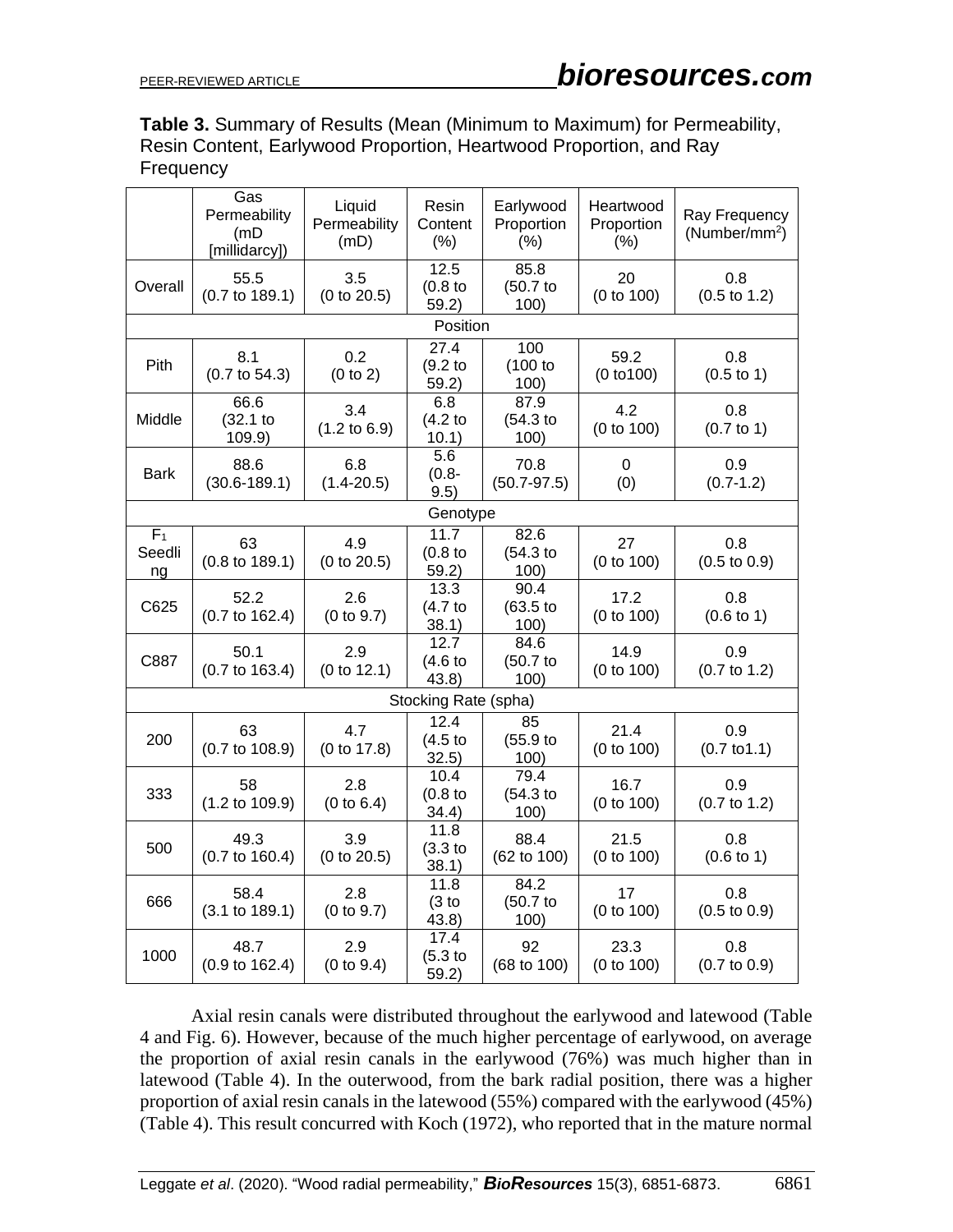wood of southern pines (therefore, in the outer radial positions) the resin canals are most prominent in the latewood.

Analysis of the axial resin canal frequency data showed a significant three-way interaction ( $p = 0.009$ ), where genotypes C887 and  $F_1$  seedling showed similar trends of increasing mildly as the stocking rate increased. However, genotype C625 showed a pronounced increase in the pith zone, no trend in the mid-radius, and a decrease in the bark radial position as the stocking rate increased.

Overall, there was a greater frequency of resin-filled axial resin canals (Fig. 6) in the wood from the pith and bark zones of the log compared with wood from the mid-radius zone ( $p < 0.001$ ). Overall, the proportion of canals that were resin-filled averaged 47% (Table 4). Resin-filled axial resin canals were also distributed throughout the earlywood and latewood (Table 4). There were no significant effects of genotype or stocking rates on proportion of resin-filled resin canals. Additionally, there was no significant relationship between the proportion of resin-filled axial resin canals and gas or liquid permeability.

Axial resin canal diameter and area increased radially ( $p < 0.001$ ); however, there was no significant difference between mid-radius and bark positions in this feature (Table 4). It has been previously shown that in southern pines, the size of axial canals increases outward from the pith (Back and Allen 2000).

There was a significant positive relationship between axial resin canal diameter and liquid permeability ( $p < 0.001$ ). Concerning gas permeability, axial resin canal diameter was found to interact with the tangential lumen diameter of the earlywood tracheids ( $p <$ 0.001). The interaction showed that, as did liquid permeability, the gas permeability increased with an increase of the axial resin canal diameter, but only for samples with a low tangential lumen diameter in earlywood tracheids. As the tangential lumen diameter of earlywood tracheids increased, the positive relationship lessened. This result showed that an increase in the size of axial resin canals increased permeability for both gas and liquid, although the relationship weakened for gas permeability when the tangential lumen diameter of earlywood tracheids increased. Axial and radial resin canals have been shown to play a major and active role (when not filled with resin) in the deep penetration of liquid into softwoods (Booker 1990; Matsumura *et al.* 1996; Ahmed *et al.* 2012).

Axial resin canals were observed to be directly connected to horizontal canals in many cases (Fig. 6). This relationship was consistent with the conclusions of Howard and Manwiller (1968), who reported that the radial and longitudinal resin ducts interconnect to form a continuous system in southern pines in the United States.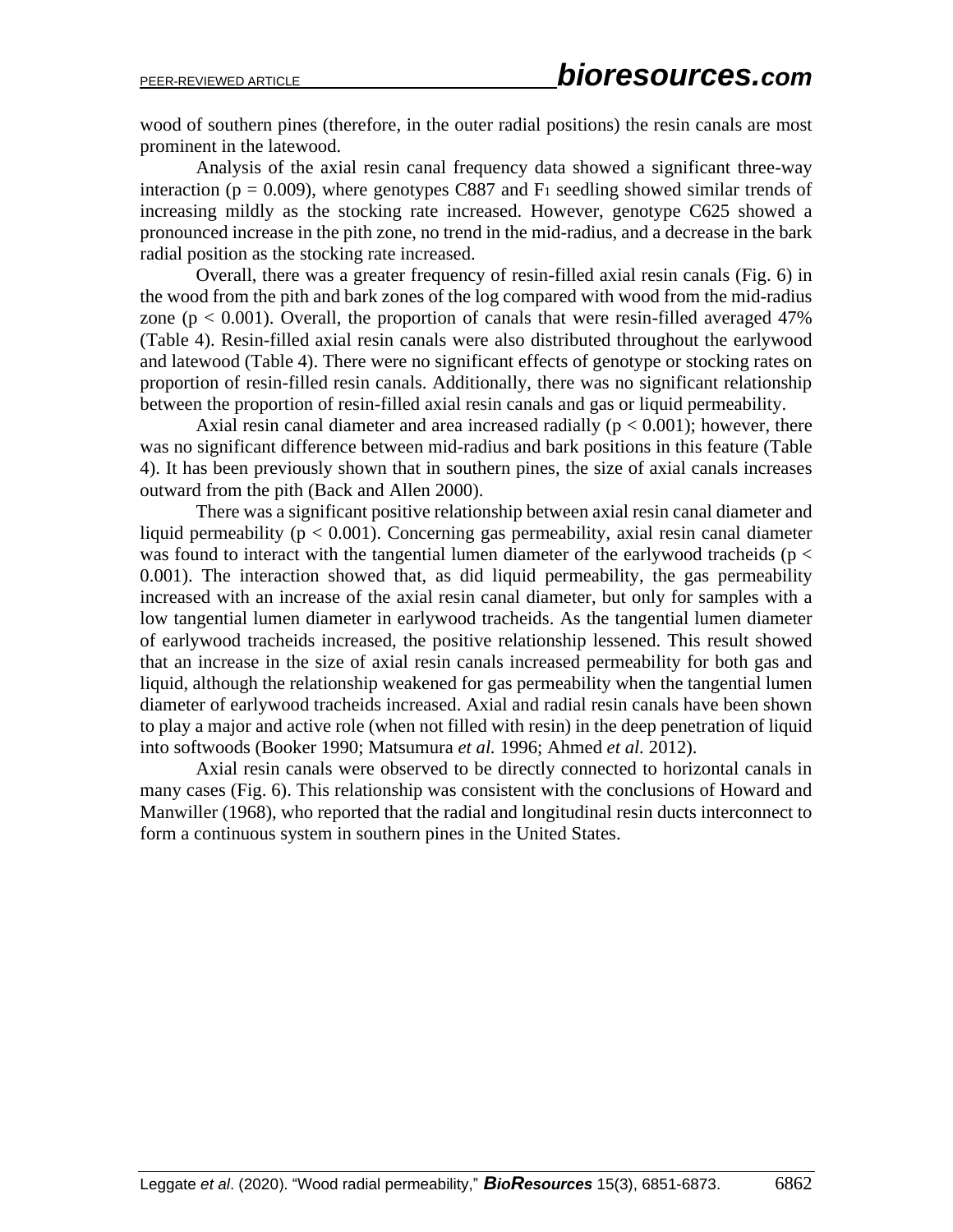## **Table 4.** Summary of Results (Mean (Minimum to Maximum) for Resin Canal **Characteristics**

| Overall                    | Axial<br>Resin<br>Canal<br>Frequen<br>cy<br>(Numbe<br>$r/mm2$ )<br>0.4<br>$(0.1$ to | Proportion<br>of Resin-<br>filled Axial<br>Resin<br>Canals (%)<br>47.3<br>(24.7 to | Proportion<br>of Axial<br>Resin<br>Canals in<br>Earlywood<br>(%)<br>76<br>$(9.2 \text{ to } 100)$ | Proportion<br>of Resin-<br>filled Axial<br>Resin<br>Canals in<br>Earlywood<br>(%)<br>45.5<br>(20 to 80) | Proportion<br>of Resin-<br>filled Axial<br>Resin<br>Canals in<br>Latewood<br>(% )<br>50.2<br>(22.2 to 80) | Axial<br>Resin<br>Canal<br>Diameter<br>(mm)<br>0.27<br>$(0.15$ to |  | Axial<br>Resin<br>Canal<br>Area<br>(mm <sup>2</sup> )<br>0.064<br>(0.019) |
|----------------------------|-------------------------------------------------------------------------------------|------------------------------------------------------------------------------------|---------------------------------------------------------------------------------------------------|---------------------------------------------------------------------------------------------------------|-----------------------------------------------------------------------------------------------------------|-------------------------------------------------------------------|--|---------------------------------------------------------------------------|
|                            | 1.2)                                                                                | 75.8)                                                                              |                                                                                                   | Position                                                                                                |                                                                                                           | 0.37)                                                             |  | 0.143)                                                                    |
| Pith                       | 0.6<br>$(0.3)$ to<br>1.2)                                                           | 52.5<br>(32 to<br>71.6)                                                            | 100<br>(100 to<br>100)                                                                            | 52.5<br>(32 to 71.6)                                                                                    | 0                                                                                                         | 0.23<br>$(0.15$ to<br>0.30)                                       |  | 0.049<br>$(0.019 \text{ to } 0.083)$                                      |
| Middle                     | 0.4<br>$(0.1$ to<br>(0.6)                                                           | 40.5<br>(24.7 to<br>59.4)                                                          | 83.1<br>(37 to 100)                                                                               | 40.3<br>(24.7 to<br>65.2)                                                                               | 44.1<br>(22.2 <sub>to</sub><br>64.3)                                                                      | 0.29<br>(0.20)<br>0.37)                                           |  | 0.071<br>$(0.038 \text{ to } 0.114)$                                      |
| <b>Bark</b>                | 0.4<br>(0.2 <sub>to</sub> )<br>0.6)                                                 | 49.7<br>(34.4)<br>75.8)                                                            | 45.3<br>(9.2)<br>97.7)                                                                            | 44.6<br>(20 to 80)                                                                                      | 53.6<br>(25 to 80)                                                                                        | 0.29<br>$(0.21$ to<br>0.34)                                       |  | 0.072<br>$(0.054 \text{ to } 0.143)$                                      |
| Genotype                   |                                                                                     |                                                                                    |                                                                                                   |                                                                                                         |                                                                                                           |                                                                   |  |                                                                           |
| F <sub>1</sub><br>Seedling | 0.3<br>$(0.1$ to<br>(0.6)                                                           | 48.4<br>(25.3)<br>71.6)                                                            | 74.5<br>(27 to 100)                                                                               | 46.1<br>(25.1)<br>71.6)                                                                                 | 48.5<br>$(25 \text{ to } 64.7)$                                                                           | 0.28<br>(0.2 <sub>to</sub> )<br>0.37)                             |  | 0.067<br>$(0.035$ to $0.143)$                                             |
| C625                       | 0.5<br>$(0.3)$ to<br>1.2)                                                           | 44.1<br>(24.7 to<br>64.7)                                                          | 81.3<br>(16.4)<br>100)                                                                            | 44.1<br>(24.7 to 80)                                                                                    | 47.8<br>(22.2 <sub>to</sub><br>73.9)                                                                      | 0.27<br>$(0.15$ to<br>0.35)                                       |  | 0.061<br>$(0.019 \text{ to } 0.091)$                                      |
| C887                       | 0.5<br>$(0.3)$ to<br>0.7)                                                           | 49.7<br>(30.6)<br>75.8)                                                            | 71.7<br>$(9.2)$ to<br>100)                                                                        | 46.5<br>(20 to 69.7)                                                                                    | 55.7<br>(29.2 to 80)                                                                                      | 0.27<br>$(0.19$ to<br>0.34)                                       |  | 0.065<br>$(0.031$ to $0.095)$                                             |
| Stocking Rate (spha)       |                                                                                     |                                                                                    |                                                                                                   |                                                                                                         |                                                                                                           |                                                                   |  |                                                                           |
| 200                        | 0.4<br>(0.2 <sub>to</sub> )<br>0.7)                                                 | 47.8<br>(24.7 to<br>75.8)                                                          | 75.8<br>(16.4)<br>100)                                                                            | 46.3<br>(24.7 to<br>62.5)                                                                               | 53.1<br>(25 to 80)                                                                                        | 0.28<br>(0.20)<br>0.37)                                           |  | 0.068<br>$(0.040 \text{ to } 0.114)$                                      |
| 333                        | 0.4<br>$(0.1)$ to<br>(0.6)                                                          | 47.1<br>$(33.3)$ to<br>59.4)                                                       | 72.5<br>(27 to 100)                                                                               | 46.3<br>(30 to 65.2)                                                                                    | 48.1<br>$(33.3)$ to<br>59.3)                                                                              | 0.29<br>$(0.22$ to<br>0.34)                                       |  | 0.068<br>$(0.036 \text{ to } 0.093)$                                      |
| 500                        | 0.4<br>$(0.2)$ to<br>(0.8)                                                          | 47.1<br>(25.3)<br>71.6)                                                            | 73.2<br>$(9.2 \text{ to } 100)$                                                                   | 46.3<br>(25.1 to 80)                                                                                    | 46.8<br>$(25.8)$ to<br>64.3)                                                                              | 0.27<br>$(0.15)$ to<br>0.34)                                      |  | 0.065<br>$(0.019 \text{ to } 0.143)$                                      |
| 666                        | 0.4<br>$(0.2)$ to<br>0.7)                                                           | 49.2<br>(36.9)<br>63.3)                                                            | 72.7<br>$(27.7)$ to<br>100)                                                                       | 44<br>(20 to 63.3)                                                                                      | 51.8<br>$(22.2)$ to<br>73.9)                                                                              | 0.26<br>$(0.19)$ to<br>0.30)                                      |  | 0.060<br>$(0.027$ to $0.084)$                                             |
| 1000                       | 0.5<br>$(0.3)$ to<br>1.2)                                                           | 44.9<br>(29.6)<br>69.7)                                                            | 88.2<br>(37 to 100)                                                                               | 44.3<br>(29.6)<br>69.7)                                                                                 | 55.7<br>$(43.8)$ to<br>64.7)                                                                              | 0.26<br>$(0.21$ to<br>0.30)                                       |  | 0.060<br>$(0.038 \text{ to } 0.083)$                                      |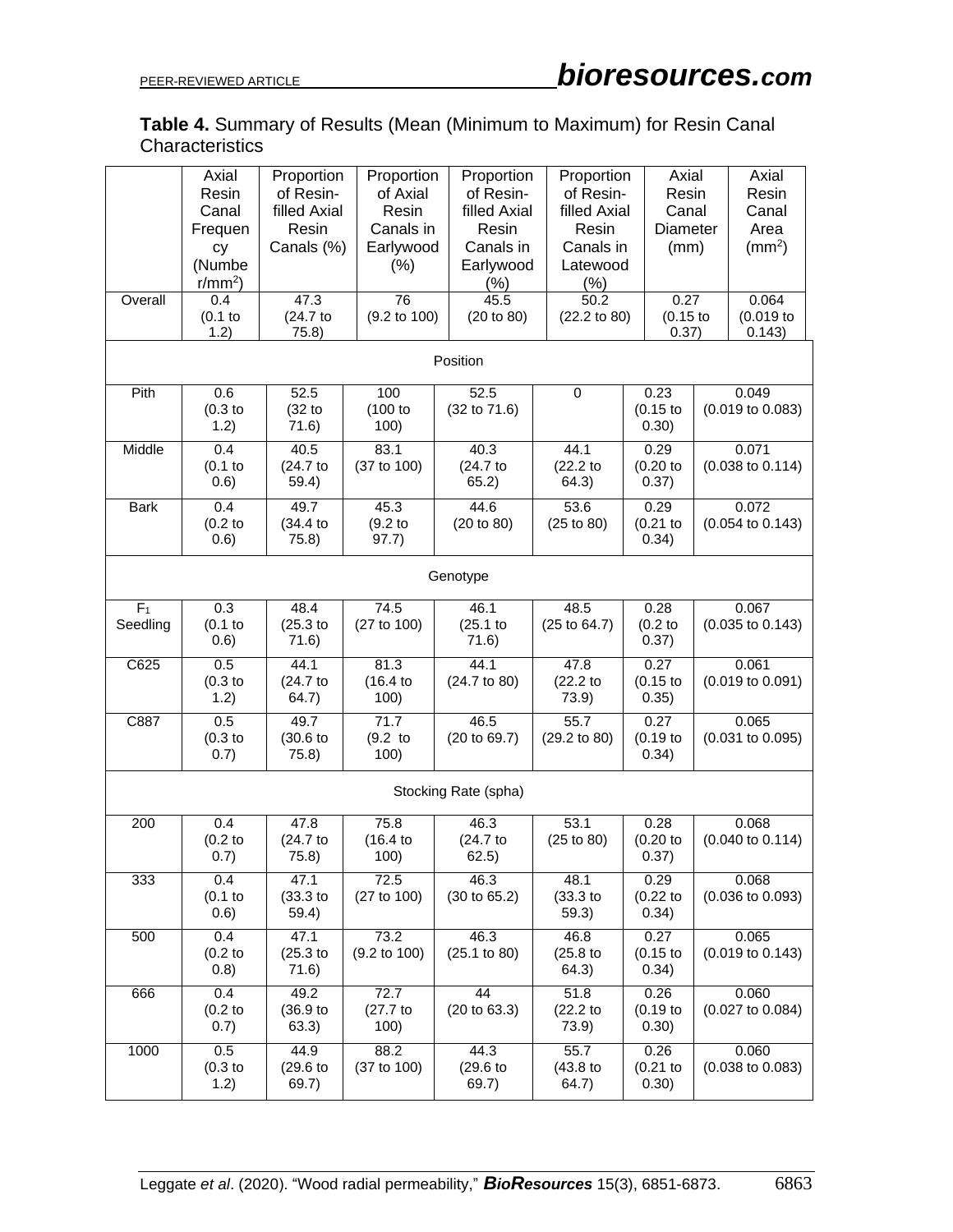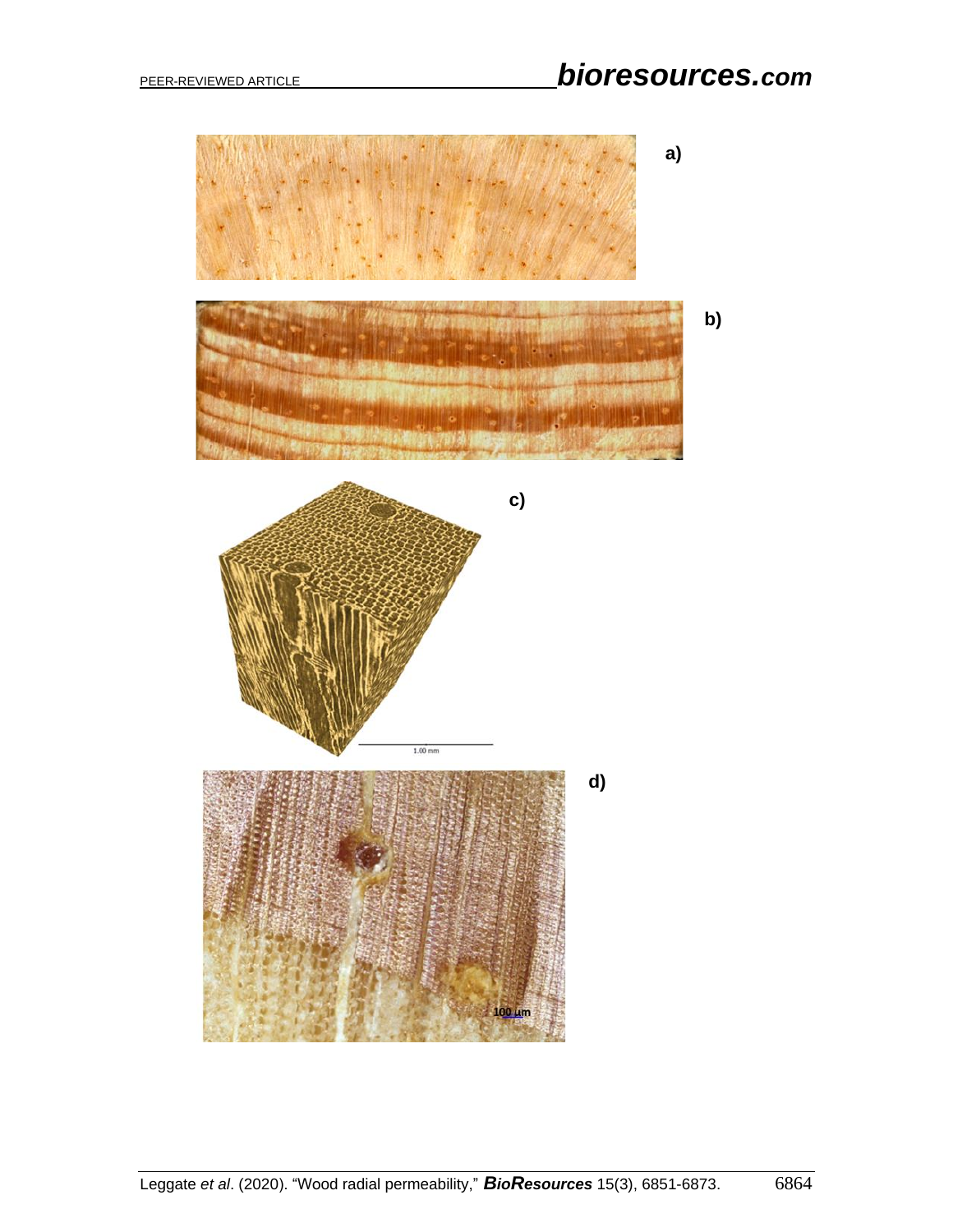

**Fig. 6.** a) Scanned transverse section showing numerous open axial resin canals; b) Scanned transverse section showing numerous closed/filled axial resin canals; c) Micro-CT image of transverse and longitudinal-radial surfaces showing axial resin canals and other wood structural features; d) Transverse section showing interconnection between an axial and horizontal resin canal; e) SEM image of an open axial resin canal (at magnification of 739x); f) SEM image of an axial resin canal filled with starch granules and/or resin (at magnification of 1000x); g) SEM image of an axial resin canal sealed with resin (at magnification of 1120x); h) SEM image of an axial resin canal surrounded by resin (at magnification of 500x)

#### **Distribution of Resin**

Resin was found distributed throughout the wood from pith to bark radial positions. Therefore, it was not only confined to wood from the pith region, and not only within the heartwood zone. However, there were much higher quantities of resin toward the inside of the log compared with the outerwood. These findings were also reported by Leggate *et al.* (2019).

Resin was found distributed throughout the wood cells and not only confined to resin canals (Fig. 7). It was found in both axial and horizontal resin canals, axial parenchyma cells surrounding resin canals, earlywood and latewood tracheids, and in ray cells. In many cases, particularly in samples from the pith radial zone, there was widespread resin impregnation in tracheids (Fig. 7). In some cases, the extent of tracheid resin impregnation was close to 100%.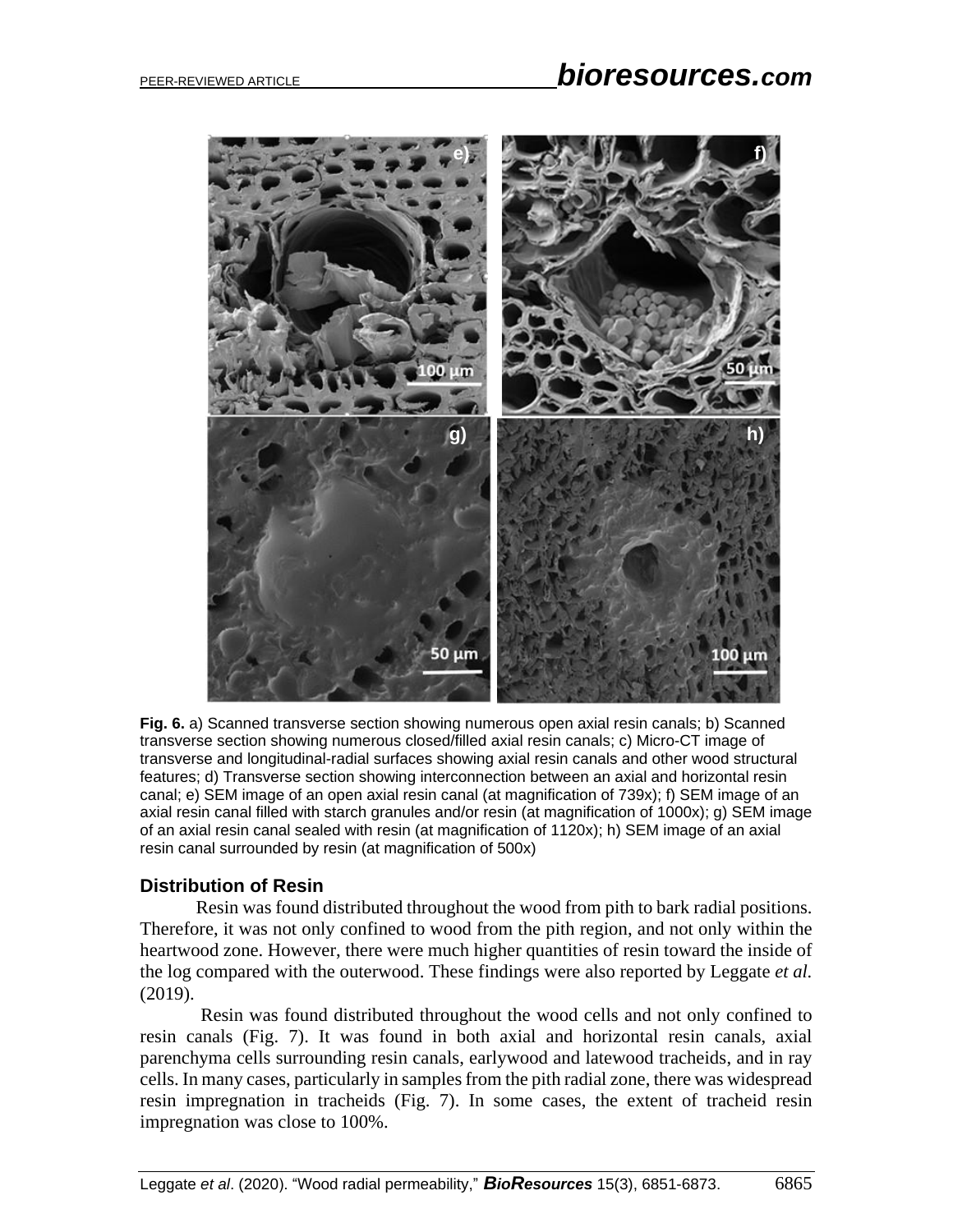Koch (1972) reported that during heartwood formation in southern pines, the rays sometimes secrete resin into adjacent tracheids, forming amorphous deposits, reddishbrown to black in color, that partially or completely fill the cell when viewed in the crosssection. Another source of tracheid resin is the epithelial cells in the resin canals. During heartwood formation, epithelial cells can press out all canal resin into the surrounding wood tissue before they lignify and die (Back and Allen 2000). In longitudinal sections, the deposits appear as transverse plates across the lumen or as lumps on the tracheid wall (Koch 1972). Occurrence of resinous tracheids has been described as sporadic in southern pines (Koch 1972). However, in the present study, resin impregnation of tracheids was widespread and was not confined only to the heartwood zone—it was also observed in sapwood. Resin impregnation of pine wood does not occur only during heartwood formation, but can also occur in wood as a response to wounding or injury (Sehlstedt-Persson 2008).

In many woods of the *Pinus* genus, the resin content of the heartwood is much greater than that of the sapwood. Species such as *Pinus canariensis*, *Pinus rigida*, *Pinus merkusii*, *Pinus ponderosa*, and *Pinus caribaea* have heartwood with high resin content, earning them the name "pitch pine" in commerce (Esteban *et al.* 2005). Esteban *et al.* (2005) attributed the extraordinarily high resin content and resinification of *Pinus canariensis* (Canary Island pine or pitch pine) heartwood to anatomical features, including many subsidiary parenchyma cells surrounding axial resin canals. A high percentage of rays indicates the presence of many parenchyma cells capable of accumulating large amounts of starch, which in turn can be used to synthesize the pitch extractives (resins). The high resin content and resin impregnation observed in the PEE  $\times$  PCH hybrid pine wood samples in this study may also be linked to the same factors. These results will require further investigation.

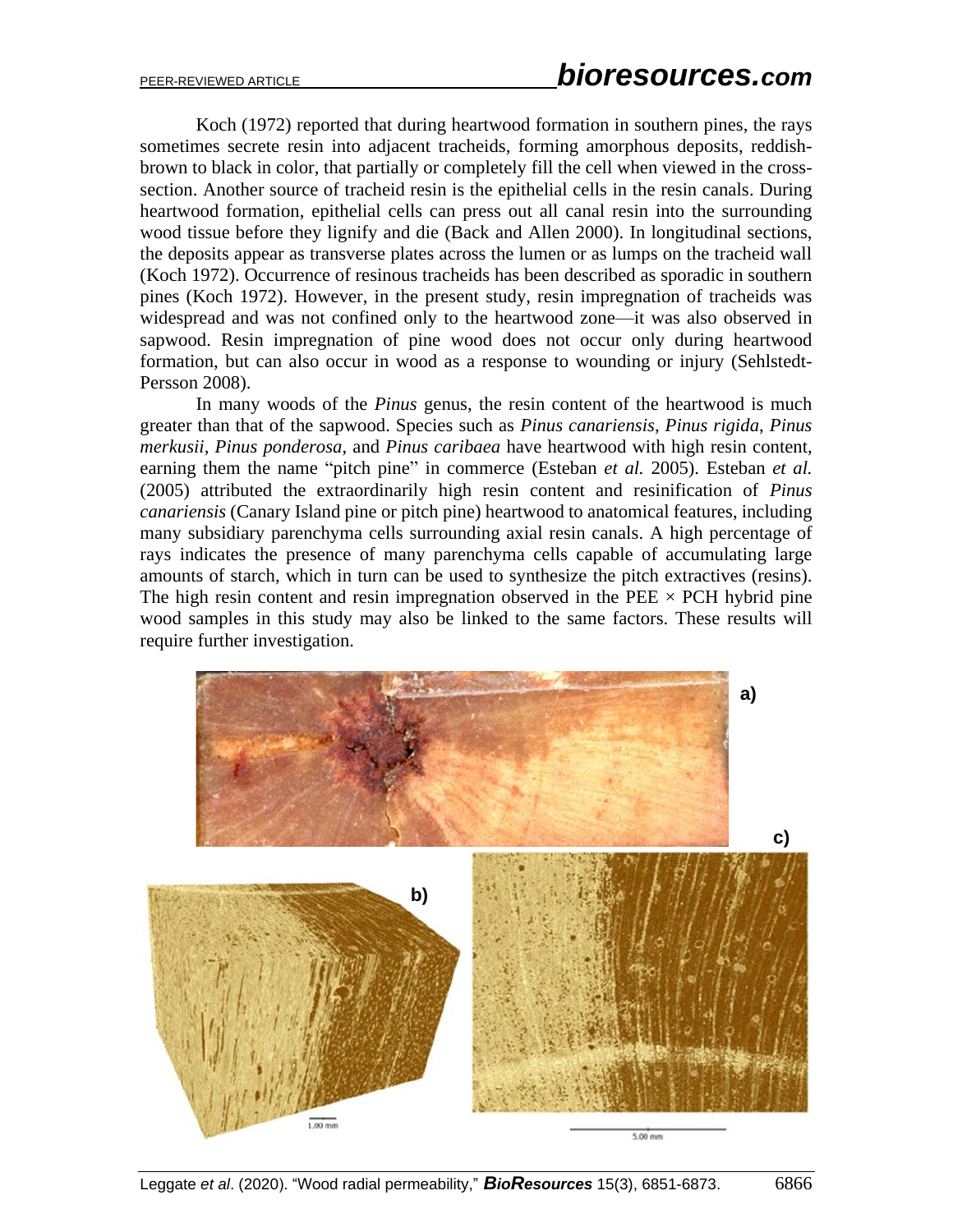# PEER-REVIEWED ARTICLE *bioresources.com*



**Fig. 7.** a) Scanned transverse section showing widespread resin impregnation in wood from the pith zone; b) and c) Micro-CT images of transverse and longitudinal-radial and longitudinaltangential surfaces, respectively, showing resin impregnation of tracheids and other wood structural features; d) SEM image of widespread resin impregnation in tracheids (at magnification of 200x); e) SEM image of widespread resin impregnation in tracheids (at magnification of 200x); f) SEM image of widespread resin impregnation in tracheids (at magnification of 500x); and g) light microscopy image of a transverse section showing resin impregnation in tracheids (at magnification of 100x)

## **Tracheid Dimensions**

The earlywood tracheid cell lumen diameter (in both tangential and radial directions) increased from the pith to bark across all genotypes ( $p < 0.001$ ) (Table 5). Other studies with southern pines have also reported an increase in tracheid lumen diameters with distance from the pith (Taras 1965; Manwiller 1966; McMillin 1968; Barefoot *et al*. 1970). There was a significant positive relationship between tangential earlywood tracheid cell lumen diameter and both gas (although the positive relationship decreased as resin canal diameter increased; interaction of  $p < 0.001$ ) and liquid permeability ( $p < 0.001$ ). Increased permeability and hydraulic conductivity have been shown to be associated with increased tracheid lumen diameters (Fleischer 1950; Shelburne and Hedden 1996; Martín *et al*. 2010).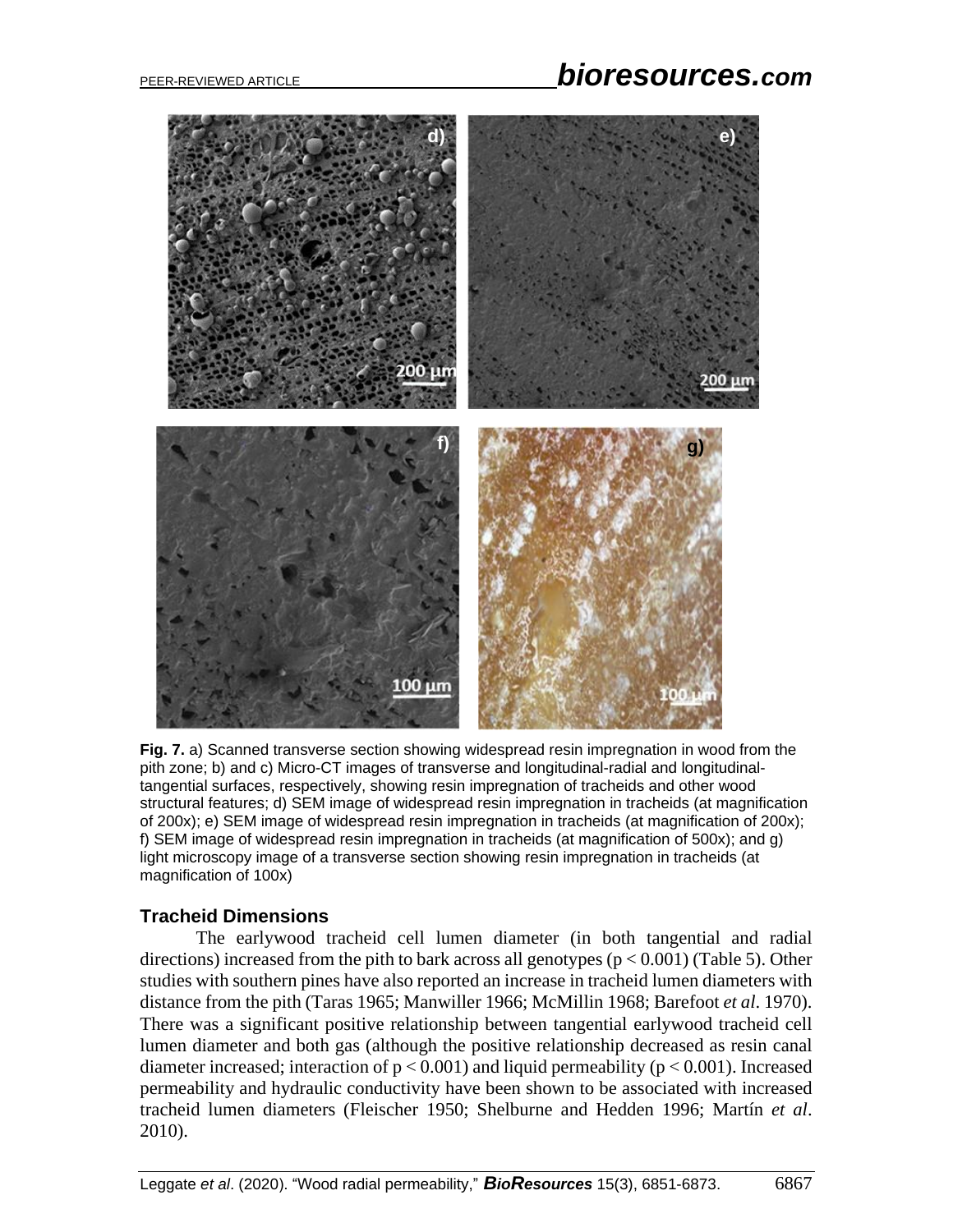There were no important relationships between latewood tracheid lumen diameters and permeability, radial position, genotype, or stocking rate. Tracheid lumen diameters, which have considerable variation in species, age, position within the tree, growth rate, site, and climate, were generally within the range reported by Koch (1972) for southern pines. In agreement with other studies on southern pines (Koch 1972), earlywood tracheid radial lumen diameters were generally larger than earlywood tracheid tangential lumen diameters, and the opposite was generally true for latewood tracheid lumen diameters.

| Table 5. Summary of Results (Mean (Minimum to Maximum) for Tracheid Lumen |  |
|---------------------------------------------------------------------------|--|
| <b>Dimensions</b>                                                         |  |
|                                                                           |  |

|                      |                       | Mean Diameter Earlywood     | Mean Diameter Latewood Lumen |                             |  |  |  |
|----------------------|-----------------------|-----------------------------|------------------------------|-----------------------------|--|--|--|
|                      |                       | Lumen (mm)                  | (mm)                         |                             |  |  |  |
|                      | Tangential            | Radial                      | Tangential                   | Radial                      |  |  |  |
| Overall              | 0.031                 | 0.036                       | 0.022                        | 0.018                       |  |  |  |
|                      | $(0.018$ to           | $(0.019 \text{ to } 0.060)$ | $(0.013 \text{ to } 0.032)$  | $(0.013 \text{ to } 0.033)$ |  |  |  |
|                      | 0.043)                | Position                    |                              |                             |  |  |  |
|                      |                       |                             |                              |                             |  |  |  |
| Pith                 | 0.026                 | 0.031                       | 0.022                        | 0.028                       |  |  |  |
|                      | (0.018)               | (0.019 to 0.037)            | (0.022 to 0.022)             | (0.028 to 0.028)            |  |  |  |
|                      | 0.032)                |                             |                              |                             |  |  |  |
| Middle               | 0.032                 | 0.037                       | 0.023                        | 0.019                       |  |  |  |
|                      | (0.026)               | $(0.028 \text{ to } 0.053)$ | (0.019 to 0.028)             | $(0.013 \text{ to } 0.033)$ |  |  |  |
|                      | 0.041)                |                             |                              |                             |  |  |  |
| <b>Bark</b>          | 0.036                 | 0.039                       | 0.022                        | 0.018                       |  |  |  |
|                      | (0.024)               | $(0.028 \text{ to } 0.060)$ | $(0.013 \text{ to } 0.032)$  | $(0.013 \text{ to } 0.025)$ |  |  |  |
|                      | 0.043)                |                             |                              |                             |  |  |  |
|                      |                       | Genotype                    |                              |                             |  |  |  |
| F <sub>1</sub>       | 0.033                 | 0.038                       | 0.025                        | 0.019                       |  |  |  |
| Seedling             | $(0.018$ to<br>0.042) | $(0.023$ to $0.060)$        | (0.019 to 0.032)             | (0.013 to 0.025)            |  |  |  |
| C625                 | 0.030                 | 0.035                       | 0.021                        | 0.018                       |  |  |  |
|                      | (0.023)               | (0.019 to 0.049)            | $(0.015 \text{ to } 0.027)$  | $(0.013 \text{ to } 0.033)$ |  |  |  |
|                      | 0.043)                |                             |                              |                             |  |  |  |
| C887                 | 0.030                 | 0.034                       | 0.020                        | 0.018                       |  |  |  |
|                      | (0.019)               | $(0.029$ to $0.044)$        | (0.013 to 0.028)             | (0.015 to 0.028)            |  |  |  |
|                      | 0.040)                |                             |                              |                             |  |  |  |
| Stocking Rate (spha) |                       |                             |                              |                             |  |  |  |
| 200                  | 0.030                 | 0.033                       | 0.023                        | 0.018                       |  |  |  |
|                      | (0.018)               | $(0.024 \text{ to } 0.043)$ | (0.017 to 0.032)             | (0.014 to 0.023)            |  |  |  |
|                      | 0.041)                |                             |                              |                             |  |  |  |
| 333                  | 0.033                 | 0.037                       | 0.024                        | 0.019                       |  |  |  |
|                      | (0.029)               | $(0.029 \text{ to } 0.047)$ | $(0.019 \text{ to } 0.028)$  | $(0.013 \text{ to } 0.023)$ |  |  |  |
|                      | 0.042)                |                             |                              |                             |  |  |  |
| 500                  | 0.031                 | 0.036                       | 0.022                        | 0.016                       |  |  |  |
|                      | (0.023)               | (0.019 to 0.053)            | (0.018 to 0.028)             | $(0.014 \text{ to } 0.021)$ |  |  |  |
|                      | 0.041)                |                             |                              |                             |  |  |  |
| 666                  | 0.032                 | 0.038                       | 0.021                        | 0.021                       |  |  |  |
|                      | (0.024)               | $(0.023$ to $0.060)$        | (0.013 to 0.027)             | (0.013 to 0.033)            |  |  |  |
| 1000                 | 0.043)                | 0.036                       | 0.020                        | 0.015                       |  |  |  |
|                      | 0.031                 |                             |                              |                             |  |  |  |
|                      | (0.024)               | $(0.028 \text{ to } 0.042)$ | $(0.020 \text{ to } 0.021)$  | $(0.015 \text{ to } 0.016)$ |  |  |  |
|                      | 0.042)                |                             |                              |                             |  |  |  |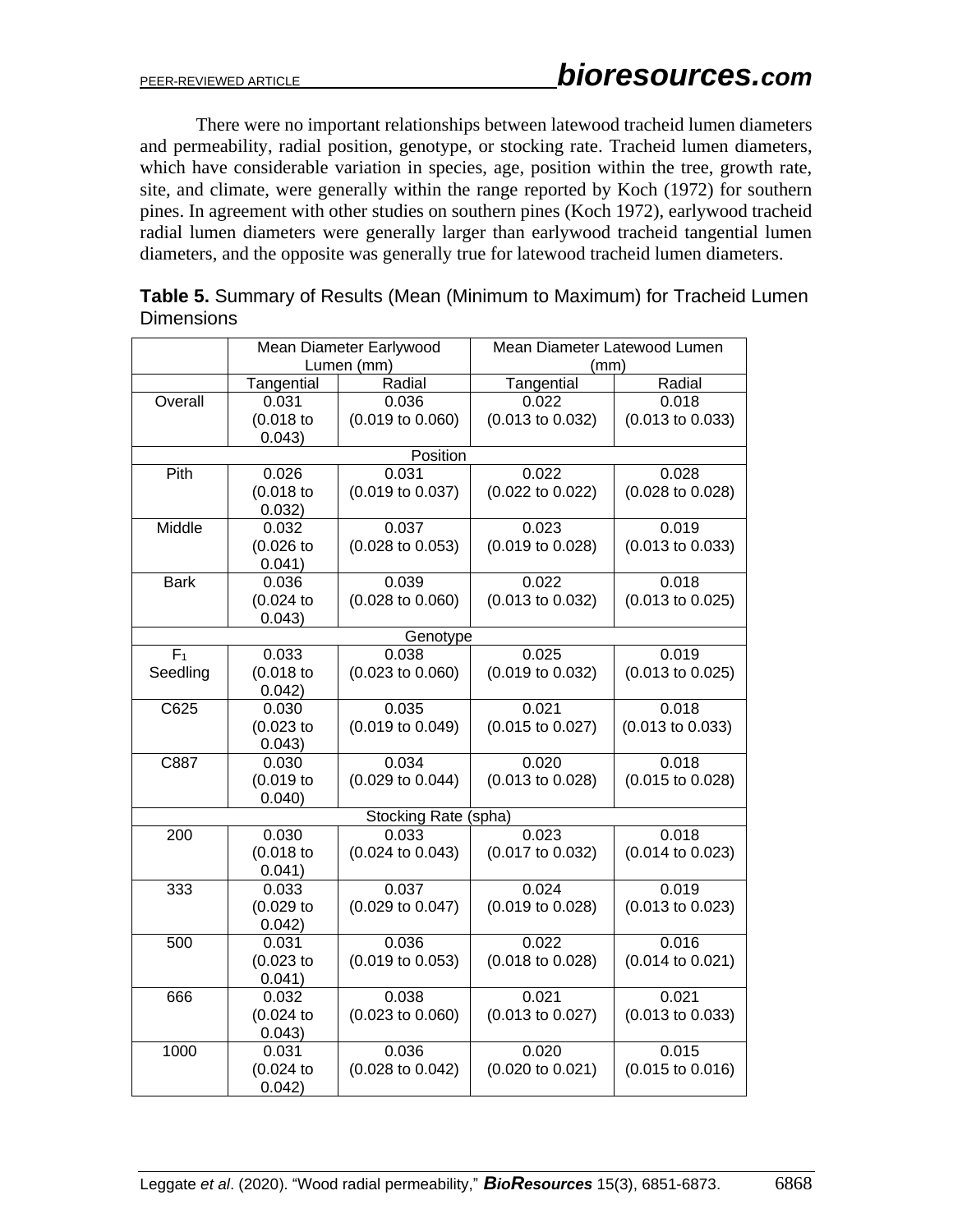# **CONCLUSIONS**

- 1. Wood anatomical and resin traits influenced the radial permeability and resin content of 19-year-old hybrid pines  $[PCH \times PEE]$ .
- 2. Heartwood proportion, earlywood tracheid lumen diameter, and the frequency of resin canals were the key anatomical features that influenced radial permeability and resin content. Resin canal diameter and area each played a part either individually or by interacting with other features for radial permeability.
- 3. The effects on radial permeability and resin content could generally be summarized as those with no heartwood were significantly different from those with heartwood. An increase in the earlywood tracheid lumen diameter had a positive effect on radial permeability, and the opposite trend was observed for resin canal frequency.
- 4. Resin canal diameter generally had a positive effect on radial permeability, although the effect decreased for gas permeability as earlywood tracheid lumen diameter increased.
- 5. Resin was distributed throughout the wood microstructure, from pith to bark and in both heartwood and sapwood. However, there was a much greater quantity of resin in heartwood and wood from the middle (on a horizontal axis) of the tree, with a significant occurrence of resin impregnation in axial tracheids.
- 6. There were generally limited important influences from genotype and stocking rate on wood anatomical features, although significant radial trends (from pith to bark) in wood anatomical traits were observed.

# **ACKNOWLEDGMENTS**

The authors are particularly grateful for the technical support (laboratory processing and assessments of wood samples) of Mrs. Rica Minnett. Mr. Tomas Leggate is acknowledged for assistance with diagram preparation.

# **REFERENCES CITED**

- Ahmed, S. A., Sehlstedt-Persson, M., Karlsson, O., and Morén, T. (2012). "Uneven distribution of preservative in kiln-dried sapwood lumber of Scots pine: Impact of wood structure and resin allocation," *Holzforschung* 66(2), 251-258. DOI: 10.1515/HF.2011.126
- Back, E. L., and Allen, L. H. (2000). *Pitch Control, Wood Resin and Deresination*, TAPPI Press, Atlanta, GA, USA.
- Baraúna, E. E. P., Lima, J. T., Da Silva Vieira, R., Da Silva, J. R. M., and Monteiro, T. C. (2014). "Effect of anatomical and chemical structure in the permeability of 'Amapá' wood," *CERNE* 20(4), 529-534. DOI: 10.1590/01047760201420041501
- Barefoot, A. C., Hitchings, R. G., Ellwood, E. L., and Wilson, E. H. (1970). "The relationship between loblolly pine fiber morphology and kraft paper properties," *Technical Bulletin, North Carolina Agricultural Experiment Station* 202, 1-88.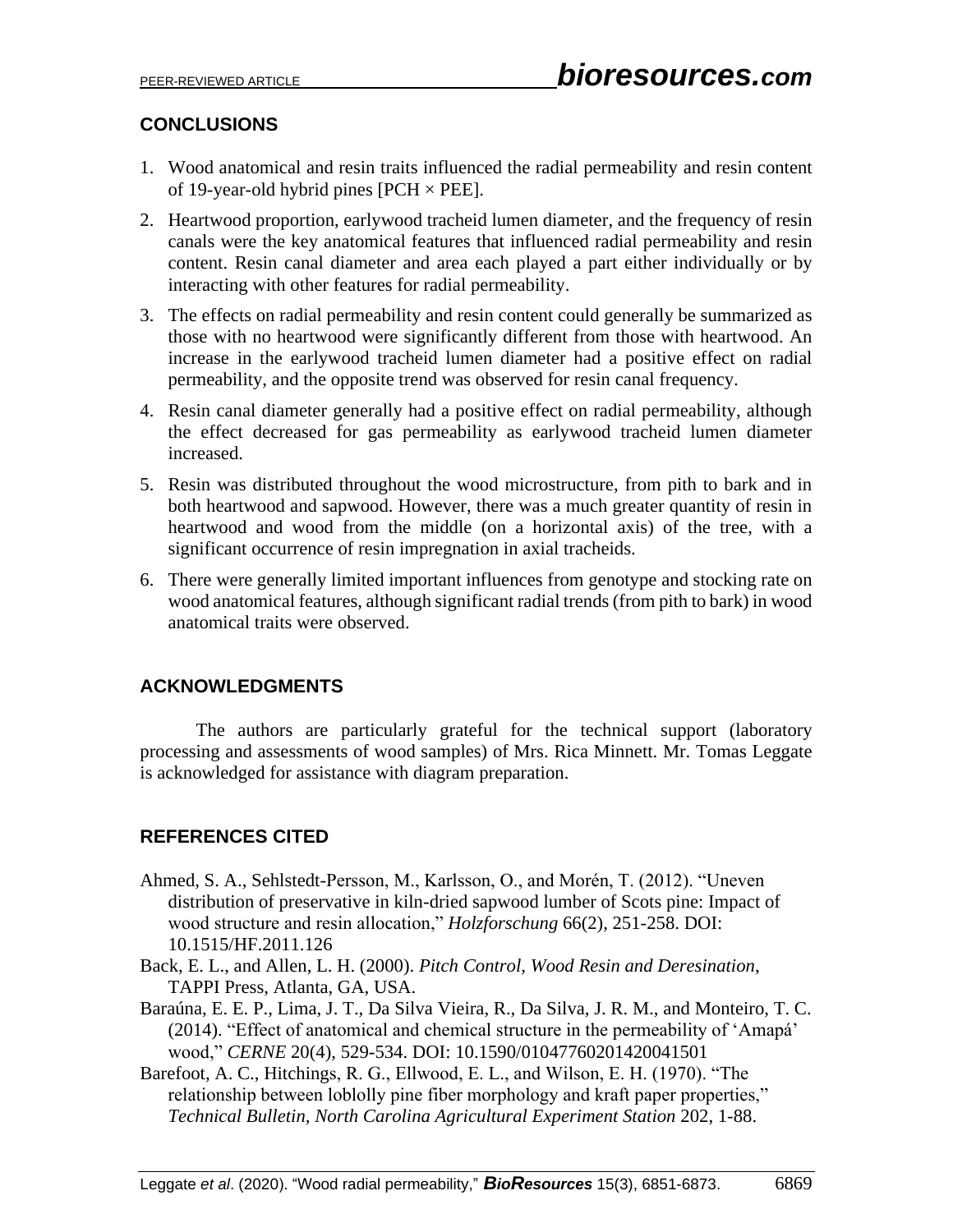- Benson, H. P. (1930). "Heartwood in second-growth southern pines," *Savannah Weekly Naval Stores Review and Journal of Trade* 40(29), 28
- Booker, R. E. (1990). "Changes in transverse wood permeability during the drying of *Dacrydium cupressinum* and *Pinus radiata*," *New Zealand Journal of Forestry Science* 20(2), 231-244.
- Comstock, G. L. (1968). *Physical and Structural Aspects of the Longitudinal Permeability of Wood*, Ph.D. Dissertation, State University of New York, Syracuse, NY, USA.
- Comstock, G. L., and Côté, Jr., W. A. (1968). "Factors affecting permeability and pit aspiration in coniferous softwood," *Wood Science and Technology* 2(4), 279-291. [DOI: 10.1007/BF00350274](https://doi.org/10.1007/BF00350274)
- Côté, Jr., W. A. (1963). "Structural factors affecting the permeability of wood," *Journal of Polymer Science: Part C: Polymer Symposia* 2, 231-242. DOI: 10.1002/polc.5070020122
- Ellwood, E. L., and Ecklund, B. A. (1961). "Treatment to improve wood permeability as an approach to the drying problem," in: *Proceedings of the Annual Meeting West Coast Kiln Club*, Medford, OR, USA,
- Erickson, H. D. (1970). "Permeability of southern pine wood A review," *Wood Science* 2(3), 149-158*.*
- Esteban, L. G., Gasson, P., Climent, J. M., De Palacios, P., and Guindeo, A. (2005). "The wood of *Pinus canariensis* and its resinous heartwood," *International Association of Wood Anatomists* 26(1), 69-77. DOI: 10.1163/22941932-90001602
- Fleischer, H. O. (1950). "An anatomical comparison of refractory and easily treated Douglas-fir heartwood," in: *Proceedings of the American Wood Preservers Association* 46, 152-156.
- Fogg, P. J. (1968). *Longitudinal Air Permeability of Southern Pine Wood*, Ph.D. Dissertation, Louisiana State University, Baton Rouge, LA, USA.
- Hakkila, P. (1989). *Utilization of Residual Forest Biomass*, Springer, Berlin, Germany. DOI: 10.1007/978-3-642-74072-5
- Hansmann, C., Gindl, W., Wimmer, R., and Teischinger, A. (2002). "Permeability of wood – A review," *Wood Research* 47(4), 1-16.
- Howard, E. T., and Manwiller, F. G. (1968). "Anatomical characteristics of southern pine stemwood," *Wood Science* 2(2), 77-86*.*
- International Association of Wood Anatomists (1957). "International glossary of terms used in wood anatomy," *Tropical Woods* 107, 1-36.
- Kingston, A. M., Myers, G. R., Latham, S. J., Recur, B., Li, H., and Sheppard, A. P. (2018). "Space-filling X-ray source trajectories for efficient scanning in large-angle, cone-beam computed tomography," *IEEE Transactions on Computational Imaging* 4(3), 447-458, DOI: 10.1109/TCI.2018.2841202
- Koch, P. (1972). *Utilization of the Southern Pines Volume 1 (Agricultural Handbook SFES-AH-420)*, U.S. Department of Agriculture Forest Service, Southern Forest Experiment Station, Asheville, NC, USA.
- Kumar, R. N., and Pizzi, A. (2019). *Adhesives for Wood and Lignocellulosic Materials*, Scrivener Publishing, Beverly, MA, USA. DOI: 10.1002/9781119605584
- Latham, S. J., Varslot, T., and Sheppard, A. (2008). "Automated registration for augmenting micro-CT 3D images," *ANZIAM Journal* 50, C534-C548. DOI: 10.21914/anziamj.v50i0.1389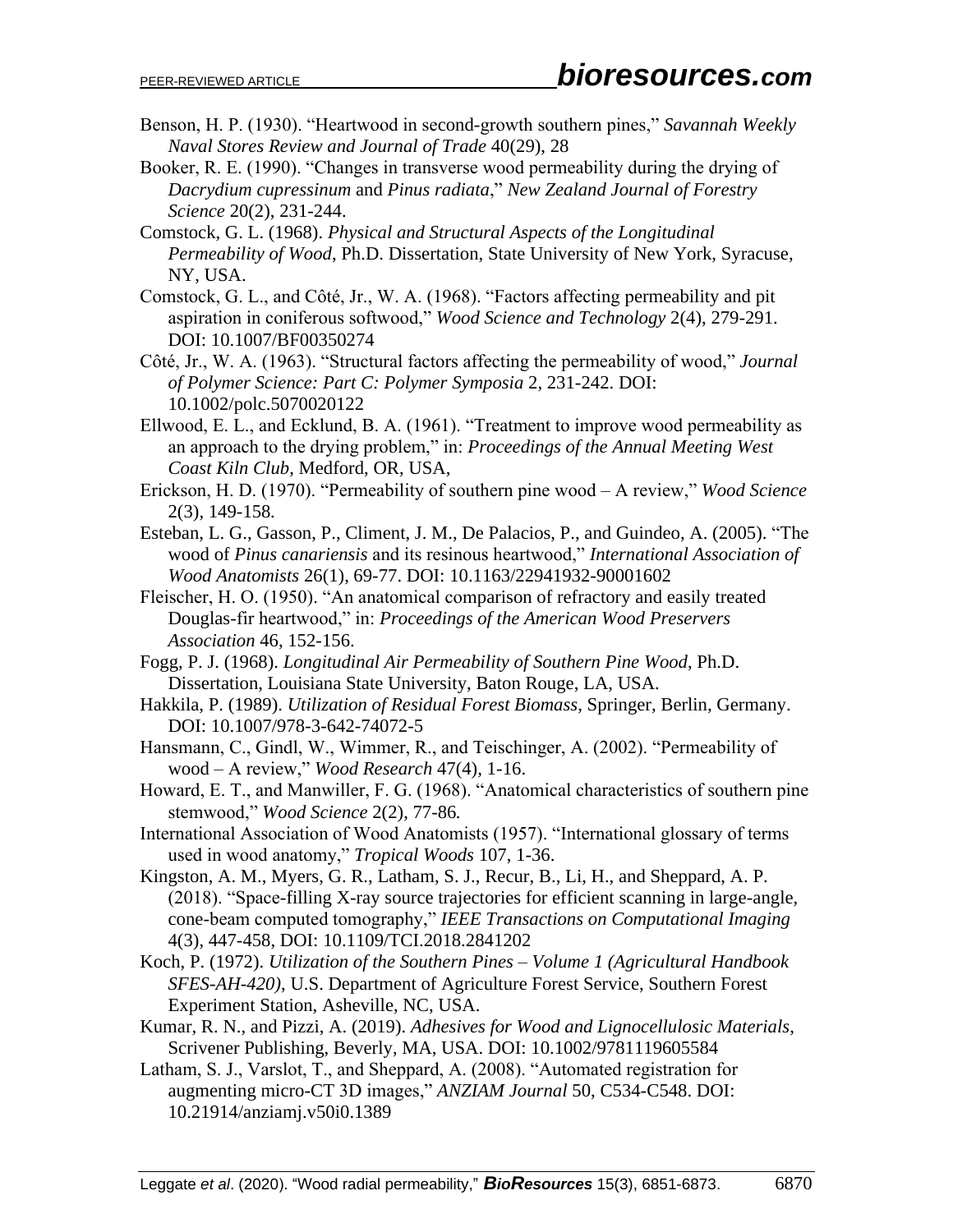- Lee, M., Lu, J., and Kang, H. (2008). "Effect of drying methods on longitudinal liquid permeability of Korean pine (*Pinus koraiensis* Sieb. Et Zucc.)," *Mokchae Konghak* 36(5), 49-55.
- Lee, D. (2015). *Improving Returns from Southern Pine Plantations through Innovative Resource Characterization*, Project Proposal, Forest and Wood Products Australia, Melbourne, Australia.
- Leggate, W., Redman, A., Wood, J., Bailleres, H., and Lee, D. J. (2019). "Radial permeability of the hybrid pine (*Pinus elliottii* x *Pinus caribaea*) in Australia," *BioResources* 14(2), 4358-4372. DOI: 10.15376/biores.14.2.4358-4372
- Liese, W., and Bauch, J. (1967). "On the closure of bordered pits in conifers," *Wood Science and Technology* 1(1), 1-13. DOI: 10.1007/BF00592252
- Limaye, A. (2012). "*Drishti*: A volume exploration and presentation tool," in: *Proceedings SPIE, Developments in X-Ray Tomography* VIII 8506, San Diego, CA, USA, pp. 85060X-1-85060X-9. DOI: 10.1117/12.935640
- Manwiller, F. G. (1966). "Southern pine cell walls and shrinkage," *Southern Lumberman* 213(2656), 184-186.
- Martín, J. A., Esteban, L. G., De Palacios, P., and García Fernández, F. (2010). "Variation in wood anatomical traits of *Pinus sylvestris* L. between Spanish regions of provenance," *Trees* 24, 1017-1028. DOI: 10.1007/s00468-010-0471-4
- Matsumura, J., Booker, R. E., Donaldson, L. A., and Ridoutt, B. G. (1998). "Impregnation of radiata pine wood by vacuum treatment: Identification of flow paths using fluorescent dye and confocal microscopy," *International Association of Wood Anatomists Journal* 19(1), 25-33. DOI: 10.1163/22941932-90000649
- Matsumura, J., Booker, R. E., Ridoutt, B. G., Donaldson, L. A., Mikajiri, N., Matsunaga, H., and Oda, K. (1999). "Impregnation of radiata pine wood by vacuum treatment II: Effect of pre-steaming on wood structure and resin content," *Journal of Wood Science* 45, 456-462. DOI: 10.1007/BF00538953
- Matsumura, J., Tsutsumi, J., and Oda, K. (1995). "Effect of ethanol-exchange drying and ethanol treatment after natural drying on longitudinal gas permeability of softwood," *Mokuzai Gakkaishi* 41, 863-869.
- Matsumura, J., Tsutsumi, J., and Oda, K. (1996). "Effect of water storage and methanol extraction on longitudinal gas permeability of karamatsu heartwood," *Mokuzai Gakkaishi* 42, 115-121.
- McMillin, C. W. (1968). "Morphological characteristics of loblolly pine wood as related to specific gravity, growth rate, and distance from the pith," *Wood Science and Technology* 2(3), 166-176.
- McQuire, A. J. (1970). *Radial Permeability of Timber*, Ph.D. Dissertation, University of Leeds, Leeds, UK.
- Mergen, F., and Echols, R. M. (1955). "Number and size of radial resin ducts in slash pine," *Science* 121(3139), 306-307. DOI: 10.1126/science.121.3139.306
- Milota, M., Tschernitz, J. L., Verrill, S. P., and Mianowski, T. (1994). "Gas permeability of plantation loblolly pine," *Wood and Fiber Science* 27(1), 34-40.
- Myers, G. R., Kingston, A. M., Varslot, T. K., and Sheppard, A. P. (2011). "Extending reference scan drift correction to high-magnification high-cone-angle tomography," *Optics Letters* 36(24), 4809-4811. DOI: 10.1364/OL.36.004809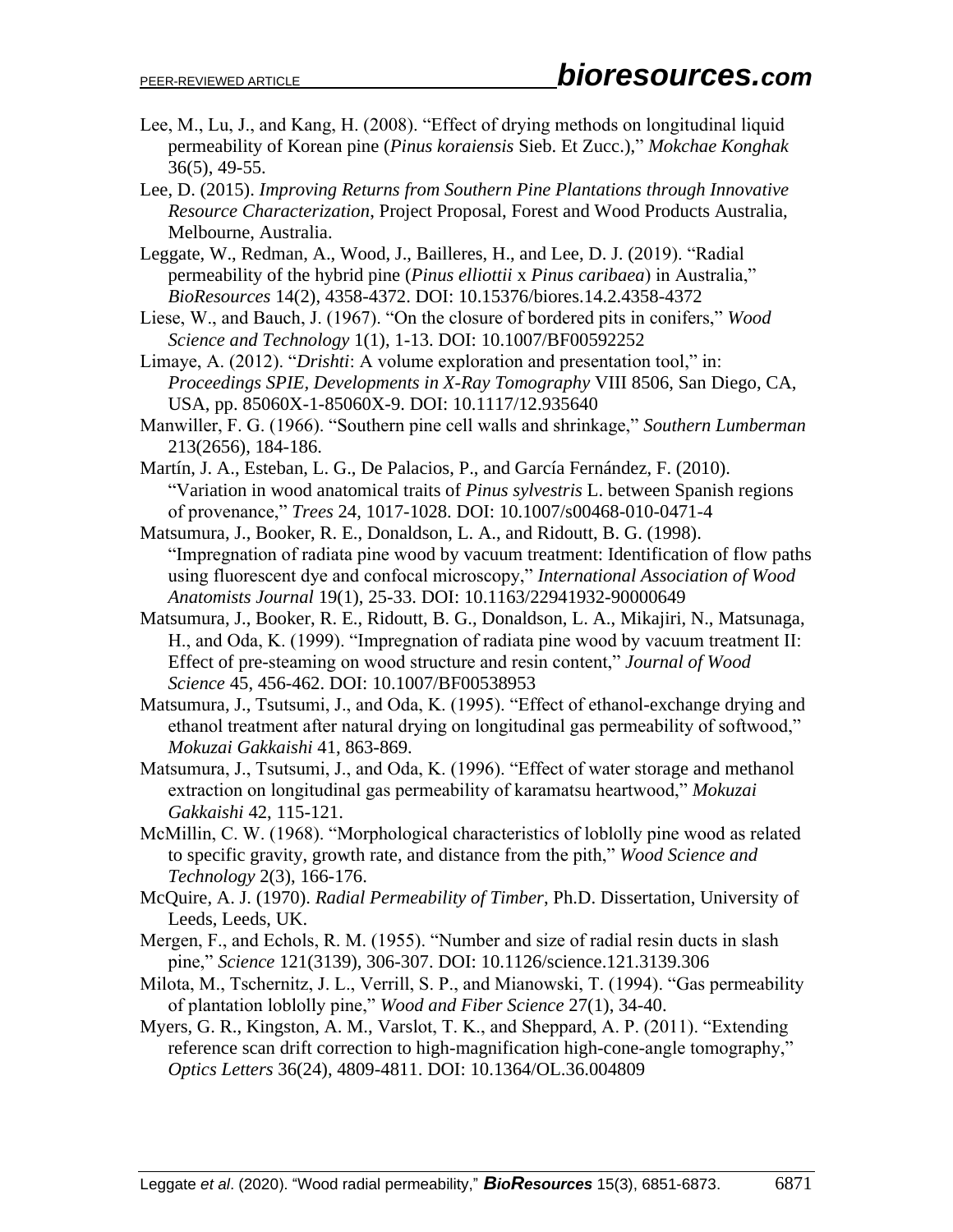- Nicholas, D. D., Schultz, T. P., Sites, L., and Buckner, D. (2005). "Effect of permeability and extractives on the decay rate of southern pine sapwood in above ground exposure," in: *International Research Group on Wood Protection*, Bangalore, India, pp. 1-8.
- Olsson, T., Megnis, M., Varna, J., and Lindberg, H. (2001). "Study of the transverse liquid flow paths in pine and spruce using scanning electron microscopy," *Journal of Wood Science* 47(4), 282-288. DOI: 10.1007/BF00766714
- Phillips, E. W. J. (1933). "Movement of the pit membrane in coniferous woods, with special reference to preservative treatment," *Forestry* 7(2)*,* 109-120*.* DOI: 10.1093/oxfordjournals.forestry.a063340
- Queensland Department of Primary Industries (QDPI). (2003). *Test Method: Spot test for differentiating sapwood and heartwood in Pinus species*. Internal publication. Queensland Department of Primary Industries, Brisbane, Queensland, Australia.
- R Core Team (2019). *R: A Language and Environment for Statistical Computing*, R Foundation for Statistical Computing, Vienna, Austria.
- Revelle, W. (2019). *Psych: Procedures for Psychological, Psychometric, and Personality Research*, Northwestern University, Evanston, IL, USA.
- Richter, H. G., Grosser, D., Heinz, I., and Gasson, P. E. (2004). "IAWA list of microscopic features for softwood identification," *IAWA Journal* 25(1), 1-70.
- Richter, K., and Sell, J. (1992). "Studies on impregnation pathways in white fir (*Abies alba*)," *Holz als Roh- und Werkstoff* 50, 329-336. DOI: 10.1007/BF02628636
- Sandberg, K., and Salin, J. G. (2012). "Liquid water absorption in dried Norway spruce timber measured with CT scanning and viewed as a percolation process," *Wood Science and Technology* 46(1-3), 207-219. DOI: 10.1007/s00226-010-0371-1
- Schneider, A., and Wagner, L. (1974). "Bestimmung der Porengrößenverteilung in Holz mit dem Quecksilber-Porosimeter [Determination of pore size distribution in wood with a mercury porosimeter]," *Holz als Roh- und Werkstoff* 32(6), 216-224. [DOI:](https://doi.org/10.1007/BF02607257)  [10.1007/BF02607257](https://doi.org/10.1007/BF02607257)
- Sehlstedt-Persson, M. (2008). *Impact of Drying and Heat Treatment on Physical Properties and Durability of Solid Wood*, Ph.D. Dissertation, Luleå University of Technology, Skellefteå, Sweden.
- Shelburne, V. B., and Hedden, R. L. (1996). "Effect of stem height, dominance class, and site quality on sapwood permeability in loblolly pine, (*Pinus taeda* L.)," *Forest Ecology and Management* 83(3), 163-169. DOI: 10.1016/0378-1127(96)03727-9
- Siau, J. F. (1984). *Transport Processes in Wood*, Springer, Berlin, Germany. DOI: 10.1007/978-3-642-69213-0
- Siau, J. F. (1995). *Wood: Influence of Moisture on Physical Properties*, Virginia Polytechnic Institute and State University, Blacksburg, VA, USA.
- Stamm, A. J. (1931). "Three methods of studying capillary structure as applied to wood," *Physics* 1(2), 116-128. DOI: 10.1063/1.1744989
- Taras, M. A. (1965). *Some Wood Properties of Slash Pine (Pinus elliottii Engelm.) and Their Relationship to Age and Height within the Stem*, Ph.D. Dissertation, North Carolina State University, Raleigh, NC, USA.
- Tesoro, F. O. (1973). *Factors Affecting the Flow of Gas and Liquid through Softwoods and Hardwoods*, Ph.D. Dissertation, Louisiana State University, Baton Rouge, LA, USA.
- Zimmer, K. P., Høibø, O. A., Vestøl, G. I., and Larnøy, E. (2014). "Variation in treatability of Scots pine sapwood: A survey of 25 different northern European